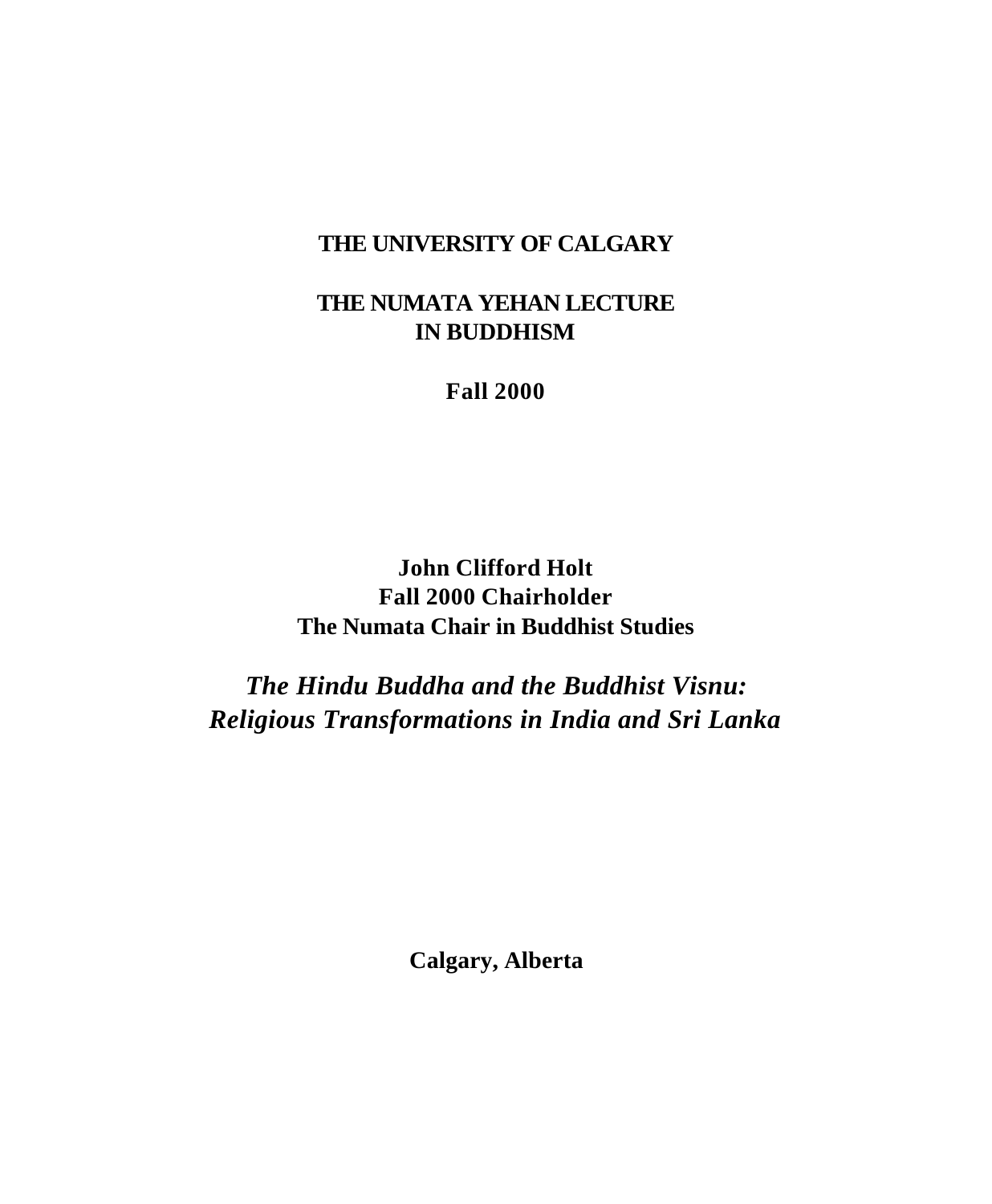### **The Lectureship**

The Numata Chair in Buddhist Studies was established in 1987 in the Department of Religious Studies at The University of Calgary to support and advance the study of Buddhism within an academic context. The Chair was funded by the Numata Foundation (Tokyo) and the Honpa Buddhist Church of Alberta with a matching grant from the Province of Alberta. Scholars with exemplary research and teaching records are invited to The University of Calgary for a term and in some cases for a longer period. The Chairholder is asked to give the "Numata Yehan Lecture in Buddhism" during his/her appointment.

### **The Lecturer**

The Winter 2000 Chairholder for the Numata Chair in Buddhist Studies was John Clifford Holt, Professor of Religion, Bowdoin College, Brunswick, ME, USA. Professor Holt holds a A.B. (cum lauda) in History from Gustavus Adolphus College (1970), an AM (with honors) in History and Phenomenology of Religion from Graduate Theological Union (1973), and a PhD in the History of Religion from University of Chicago (1977). His research interest are in the areas of Buddhism, Art and Politics in Late Medieval Sri Lanka, the historical, philosophical, literary and anthropological approaches to religious experiences and religious cultural expressions in South and Southeast Asia, and the topical and comparative studies of religion in myth, ritual, and symbolism, cosmogony and eschatology, and many others.

Professor Holt's varied interest and research has been supported by the National Endowment for the Humanities, Fulbright, Asian Cultural Council, Social Science Research Council and Asia Foundation and has resulted in a lengthy list of books, papers, articles, book chapters, Encyclopedia articles, and ethnographic videos and documentaries.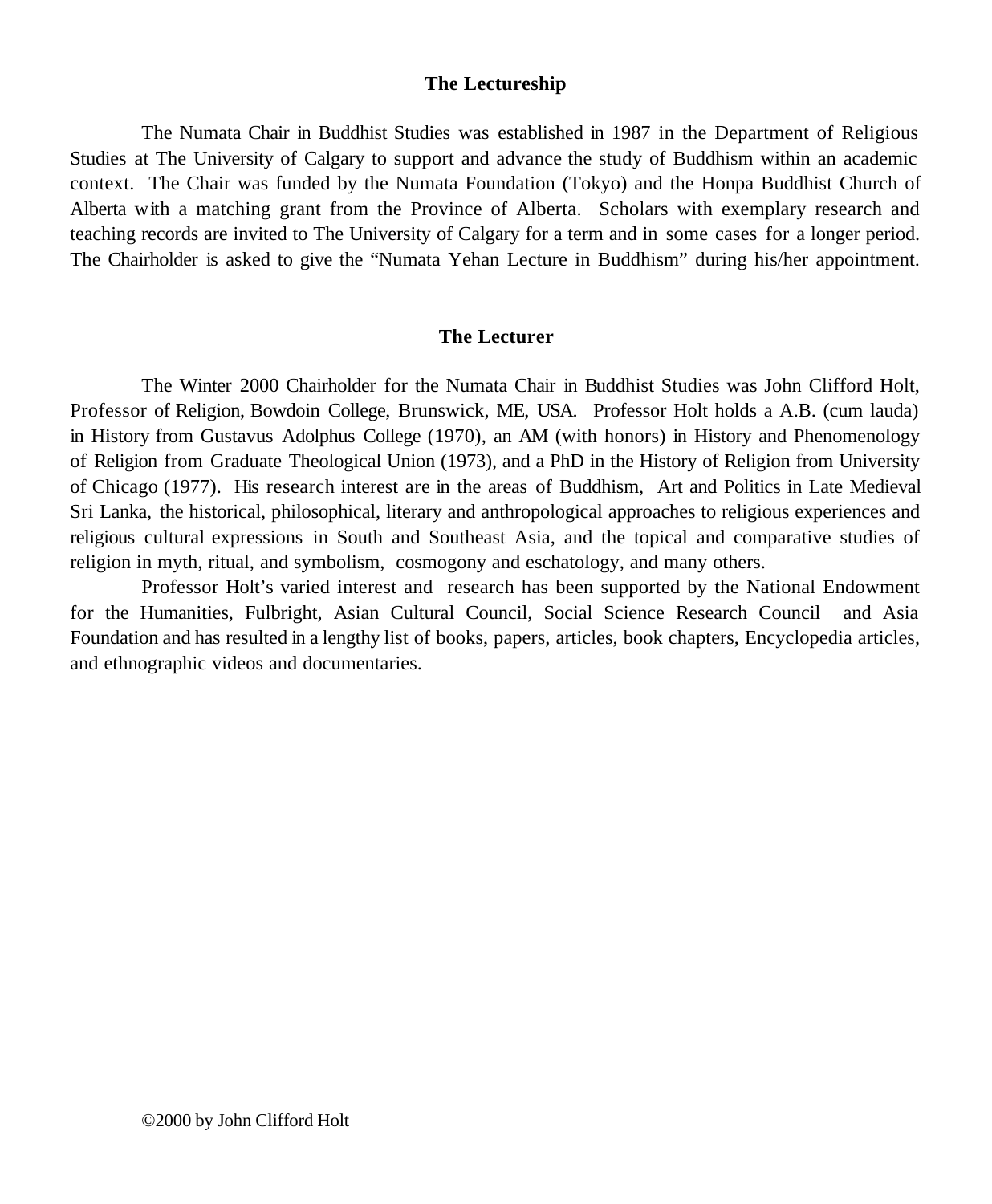# **The Hindu Buddha and the Buddhist Visnu: Religious Transformations in India and Sri Lanka**

It is many chapters of the history of religions, there are clear instances in which the myths, rituals, ethics, gods, metaphysics or symbolism of one religious tradition are assimilated, transformed, and subordinated by th n many chapters of the history of religions, there are clear instances in which the myths, rituals, ethics, gods, metaphysics or symbolism of one religious tradition are assimilated, transformed, and subordinated by the devotees of another. It has also been the case that after these inclusions and precisely what has been previously assimilated. This is fundamental pattern of ambivalence that can be discerned in any number of studies focussed on the nature of relations between various religions of the world.

Students of East Asian religions, for instance, know how important conceptions of Mahayana Buddhist thought, including *dharma* and emptiness (*sunyata*) exercised a profound on Neo-Confucian thinkers such as Ch'u Hsi and Wang Yang Ming during the tenth century C.E. and the fifteenth centuries in China, so that the principle of order and the nature of self awareness were fundamentally enriched. Simultaneously, however, Buddhist schools of monasticism and their institutions of practice continued to be regarded warily by many Confucian literati and political officials as an intruding or "foreign" presence, never to be fully considered as genuinely Chinese.

A second and perhaps more familiar instance: in the Near East, early Christians such as Paul as well as the writers of the New Testament gospels and epistles, transformed the understanding of various cultic and philosophical elements of Judaism, especially rites of sacred sacrifice, the eschatological hope of the messiah, and Hebraic conceptions of divinity and law, while subsequently adopting an ethic of exclusivity towards Judaism, an ethos that eventually contributed to shameful persecutions throughout medieval and modern European Christian history.

What these two examples illustrate is that relations between various members of given families of religion are often and obviously creative, intimate, dependent or even incestuous in nature. At the same time, they can become antipathetical, adversarial or inimical.

The focus of my Numata lecture, entitled "the Hindu Buddha and the Buddhist Visnu," is on the sometimes intimate and sometimes antagonistic state of relations obtaining between Hinduism and Buddhism in India and Sri Lanka. Because this is a massive topic, I am compelled to look specifically, and only briefly, at the changing manner in which Hindus have absorbed, subordinated and then claimed the figure of the Buddha on the one hand, and how Buddhists have assmilated, valorized and transformed Visnu, who is generally regarded as one of the three most important deities of Hindu tradition, on the other. In the case of the Buddhist incorporation of Visnu, which is the subject of my current research, I will also note the significance of a current monastic-led movement in Sri Lanka to discourage Buddhists from venerating the now thoroughly "Buddhacized" Visnu and proceed to discuss reasons for why this attempt to remove Visnu from veneration by Buddhists is now taking place. This will be my thesis: that the manner in which gods or prominent sacred figures of one tradition are appropriated or rejected by another is not so much the result of theological or soteriological innovations invoked by the careful reflections of erudite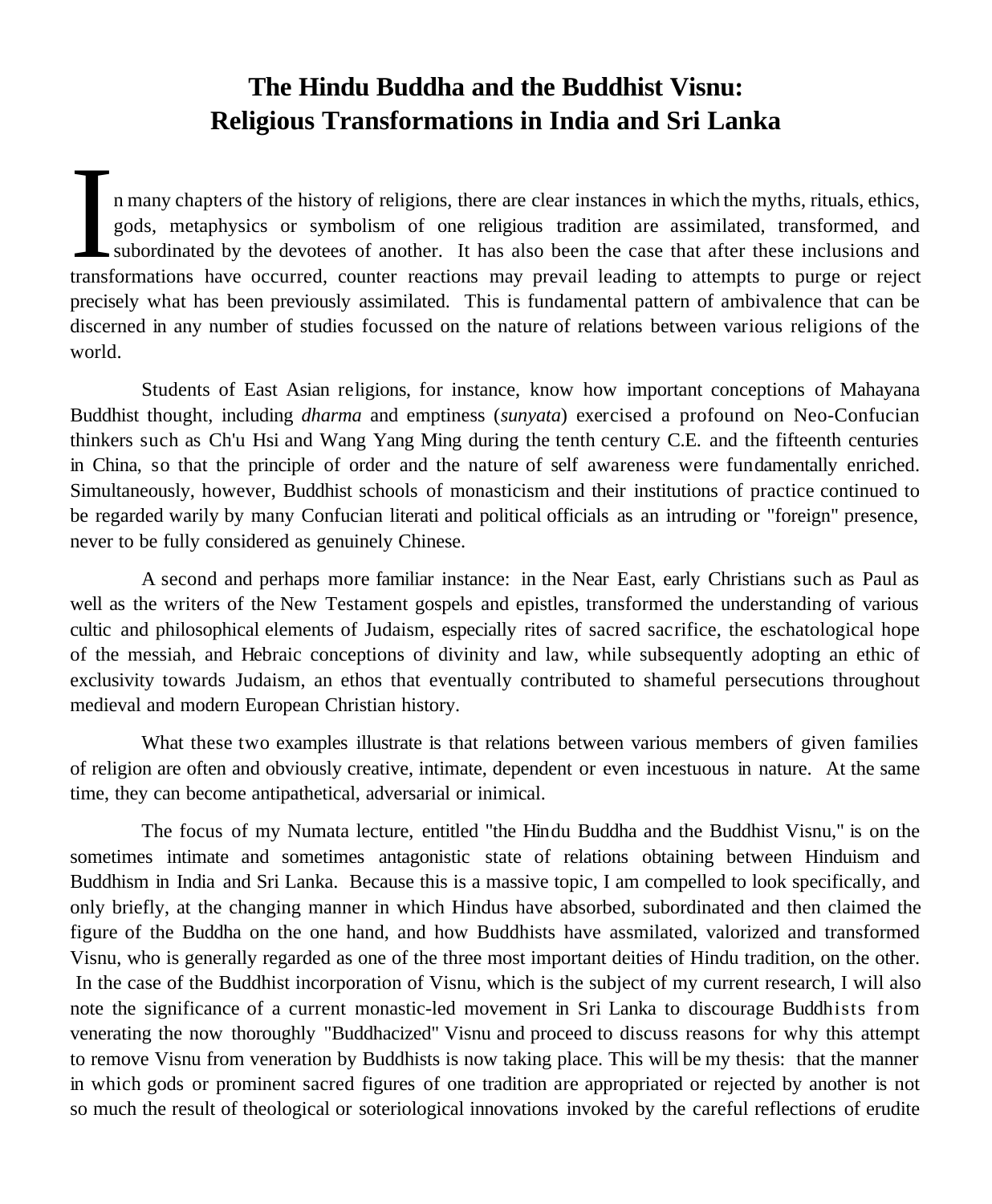ecclesiastics, but are more often a reflection of political dynamics occasioned by a heightened awareness of communal, national or ethnic consciousness. In the most abstract sense, I am suggesting that social, economic and political conditions are often refracted in the substance and dynamics of movements for religious reform or innovation, even though the ostensible rationales for these reforms and innovations are usually formally presented within a doctrinal frame.

### **The Hindu Buddha**

As I have indicated at the outset, Hindu views of the Buddha and Buddhism have not been constant or consistent perceptions. Indeed, it is not really even accurate to speak of Hindu views per se in the ancient period up through several centuries into the common era, simply because the substance and scope of what we now refer to as Hindu tradition had yet to evolve. When the rites, practices and schools of thought of what we now call Hinduism did emerge, it was only after Buddhism had exercised a profound influence upon them, with many Buddhist notions pertaining to the nature of the self, the problematic nature of existence, and the solution to the existential condition, having been appropriated in the process. Ancient and medieval priestly (*brahmana*) followers of *Ved*ic tradition with a self-perception of sustaining the *sanatana dharma* or the "eternal teachings of order and truth", were, indeed, very much aware that the historical Sakyamuni Gautama Buddha of the sixth century BCE was not an *arya*n kinsman, not a *Ved*ic *rsi* or "seer," nor born into their priestly*brahmin varna* or caste. Moreover, the Buddha was recognized in many circles as an inveterate opponent of *brahmin* public rites, a religious teacher who had opened the ranks of his followers to people of all castes, who had challenged the verity of *brahmani*cal metaphysical speculations pertaining to the self (*atman*) and the absolute ontological reality principle of *brahman* (cosmic soul), while declaring the efficacy of the sacred gods as irrelevant to the ultimate religious quest. In addition to these open challenges to *brahman*ical conceptions of self, society and cosmos, the Buddha's own *ksatrya* or royal origins made it practically impossible to acknowledge him as a teacher in any of the accepted *brahman*ical schools (*vaidika, vedantika, srauta, smarta,* etc.) or theological orientations (*Saiva, Vaisnava, Sakta* or *bhakti*). (To underscore the radical nature of the Buddha's opposition to existent *brahman*ical structures, consider the following analogy: imagine a self-ordained religious teacher in early medieval monastic-dominated Europe, say Italy, France or Spain, declaring that the sacraments of the church were futile exercises, that no soul exists to be saved in any case, that God is irrelevant to matters eternal, and that religieux should not be involved in worldly transactions involving wealth and capital.) Thus, it is not very surprising, in light of the antithetical stance assumed by the Buddha toward *brahman*ical thought and institutions, that in one early medieval text, it is declared that "A *brahmana* who enters a Buddhist temple even in a time of great calamity cannot get rid of the sin by means of hundreds of expiations since the Buddhists are heretical critics of the sacred *Veda*s."1

*<sup>1</sup>Naradiya Purana* I. 15. 50-52.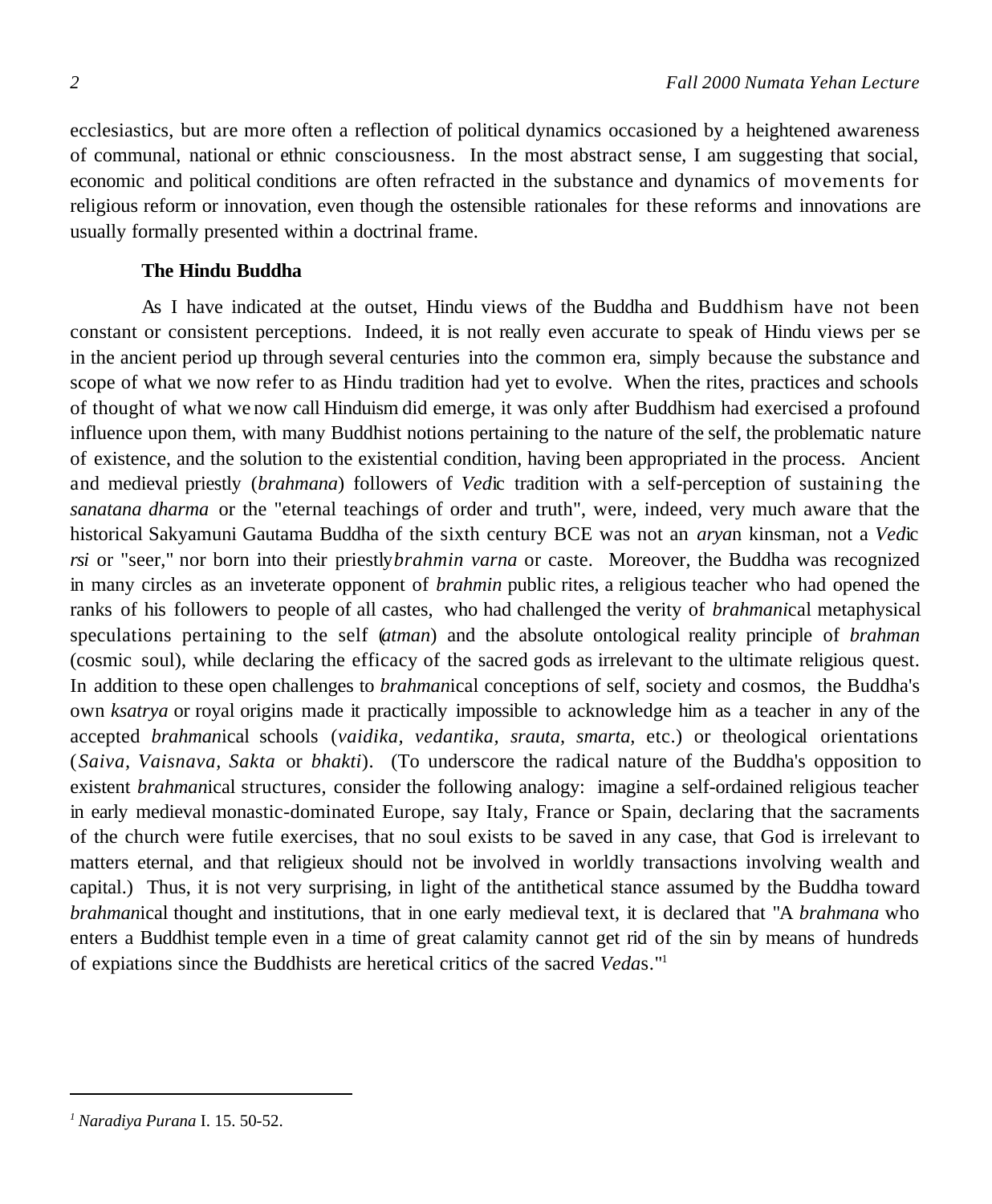Moreover, it is not uncommon to find Buddhists referred to in other *brahman*ical contexts as "outcastes" (*vasalaka*), "devils" or "demons" (*daitya, danava*), and in extreme contexts, that merit would accrue to a Saiva who killed Buddhist heretics.<sup>2</sup>

Moreover, Buddhist archaeological mounds found in Andhra Pradesh to this day are referred to as "prostitute hills." In light of the Buddha's critique of *brahman*ism and the hostility it, in turn, evoked, it is somewhat astonishing to learn that the Buddha was, indeed, eventually incorporated into many Hindu normative constructions, embraced as one of the greatest teachers of humankind, and that some Hindus would go so far as to say the Buddha was, in fact, born a Hindu. On this last point, Lal Mani Joshi, a contemporary Indian historian of religions, has critiqued that assertion bluntly in this way:

To say that Gautama [the Buddha] was born a Hindu [as some contemporary Hindus and Western observors have claimed] is entirely non-sensical. The is no evidence to think that [Vedic religion] was prevalent among the Sakyas, Mallas or Licchavis [the pertinent political republics] in the days of the Buddha and Mahavira [the so-called "founder" of Jainism]. On the contrary, there is evidence of the progress and influence of several varieties of Sramanic religion and philosophy which had nothing in common with Brahmanic theism, sacrificialism, and world-affirmation. The ideologies of the *sramana*s cannot be traced to Indo-Aryans... Buddhism and numerous other forms of ascetically-oriented soteriologies propounded by *muni*s and *sramana*s, together with some outstanding teachers of scepticism, materialism, realism, nihilism and eternalism flourished in that small area of modern Uttar Pradesh and Bihar at a time when it had not been fully aryanized and brahmanized. It is not insignificant that the anti-Vedic and ascetic tendency of a few Upanisadic texts was inspired by the teachings of these east Indian *sramana*s. . . <sup>3</sup>

Joshi's final comment is very significant insofar far as he is signalling just how early (mid-first millennium BCE) Buddhist thought seems to have influenced what are later regarded as thoroughly classic Hindu formulations. Specifically, he is referring to passages in several *upanisad*s that champion the life of internal meditation over external ritual performance, of the eremeticalwanderer over the domestic priest, and the ethicization of the doctrine of *karma* and its consequences for understanding the theory of rebirth*.* Each of these notions become the bases for thoroughly incorporated Buddhist teachings within the syntheses of the *Bhagavad Gita*, especially the ethic of becoming detached from the fruit of one's efforts through the conquering of desire.<sup>4</sup>

Nevertheless, *brahman*ical incorporation of Buddhist ideas, what Arnold Toynbee once called "the philosophical plunder of Buddhism," was also accompanied by mean-spirited ridicule. While the Buddha

<sup>2</sup> Palkuruki Somanatha's *Basavana Purana*, a Saiva *purana*, contends that killing Buddhist heretics is meritorious. Personal communication, Sree Padma.

<sup>3</sup> Lal Mani Joshi, *Discerning the Buddha* (Delhi: Motilal Banarsidass, 1983) p. xvii.

<sup>4</sup> See especially the third chapter of the *Bhagavad Gita* wherein the teaching of *karma yoga* and the realization of *nirvana* are presented as the means and goal of the spiritual path.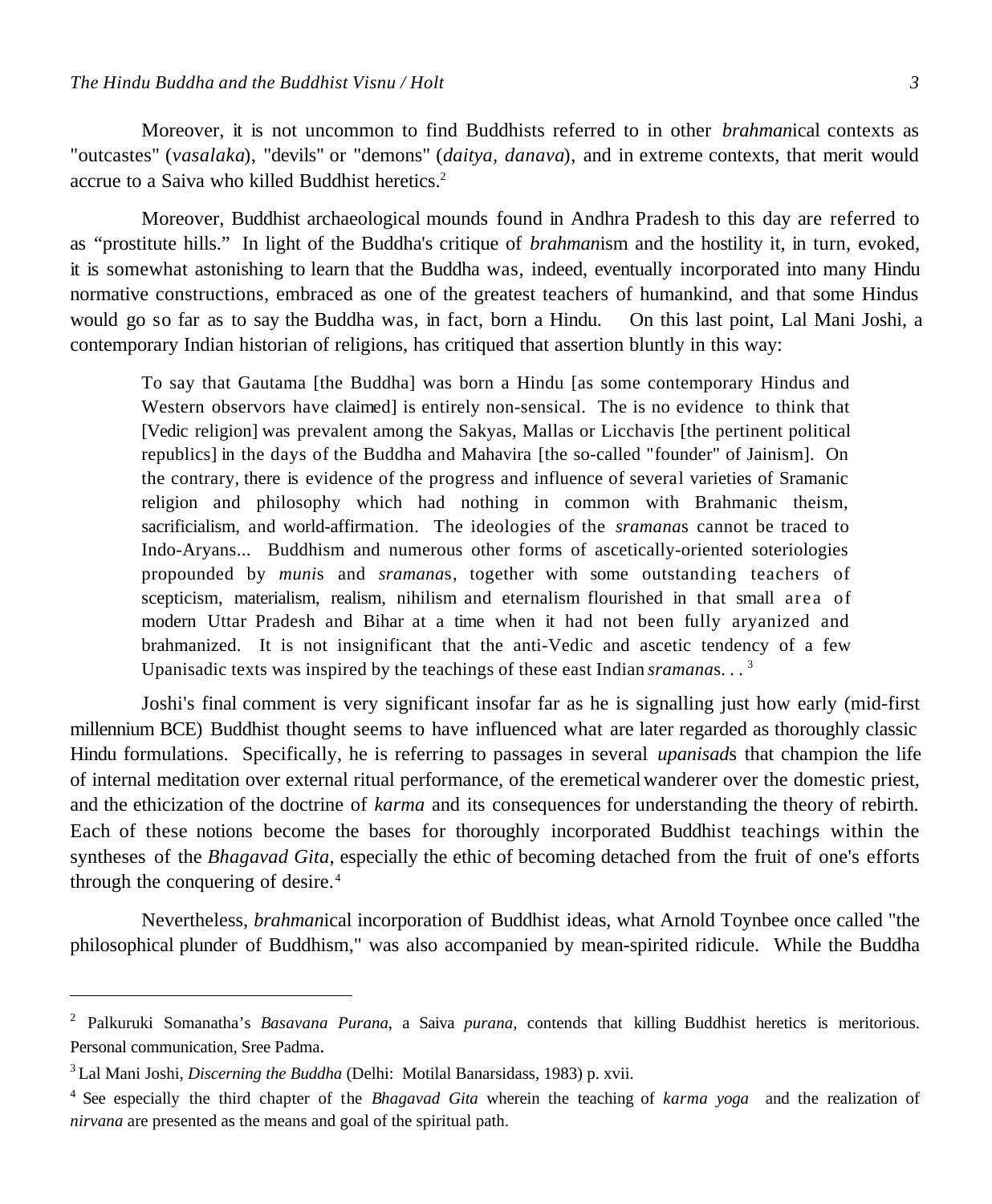and some of his ideas were eventually regarded congenially, Buddhism as an institution and community were never accorded the same hospitality from within the *brahman*ical ranks. The Indian cultural historian P.V. Kane has argued that the assimilation of Buddhist ideas was not a consequence of Hindu tolerance or reflective of a Hindu proclivity for syncretism.<sup>5</sup>

Rather, because institutional Buddhism had become, since the days of the third century B.C.E. emperor Asoka, a pan-Indian presence and Asoka's Buddhistic interpretation of *dharma* apparently had become a matter of implemented public policy, the *brahman*ical community, as a matter of surivival, had little choice than to adopt a dual strategy: to be congenial to those Buddhist ideas which had become accepted as almost matters of religious common sense on the one hand, but also to undermine, condemn or chastise Buddhist institutions on the other. The *brahman*ical strategic response to its Buddhist challenge, then, might be characterized in terms of the acceptance of aspects of Buddhist thought but the rejection of Buddhist monks and their sympathizers.

Hindu ambivalence towards the Buddha and Buddhism is no more clearly seen than in the Hindu assimilation and subordination which I wish most to emphasize in this brief portrayal: that is, the religious fact that the Buddha, by the seventh century C.E., had been declared an *avatar,* or an incarnation of Visnu, in not only one Sanskrit *purana,* but in no less than four.<sup>6</sup>

By this time too, inscriptions in the south, in what is today modern Tamilnadu, at Mahabalipuram, were declaring that the Buddha was the ninth of ten incarnations of Visnu.<sup>7</sup>

Eventually, sculpted images of Visnu's ten avatars, including the Buddha, would adorn the columns of the most renown Visnu temples in South India, with Tiruchapalli's famous Sri Rangam (Visnu) temple being perhaps the most conspicuous example. The legacy of this formulation was so widespread and enduring that even today in contemporary Sinhala Buddhist Sri Lanka, one can see paintings at the Visnu *devalaya* in Devinuwara on the southern tip of the island and a wall sculpture at Munneswaram in Sri Lanka's northwest, in which the Buddha is depicted as the ninth *avatar* of Visnu. Thus the notion gained widespread currency even beyond India where one can still hear it enthusiastically asserted by many today.

What does it mean to be an *avatar* of Visnu within the context of the *purana*s? The *purana*s are sometimes referred to as the "fifth *veda*" on account of their great popularity, and hence authority, among rank-and-file *brahmin* priests and Hindu devotees of the *bhakti* tradition. Unlike the *Veda*s, the *Brahmana*s and the *Upanisad*s, texts which are substantially sacrificial hymns, ritual handbooks, and esoteric meditations on the secrets of the self and cosmos respectively, the *purana*s are essentially popular mythic stories detailing the fantastic exploits of the gods, the manner in which they have created the world, how they can reveal its truths, and how they can enter into the worlds of human beings to uphold the order of *dharma* and to prevent catastrophic destruction. They also contain many stories about how various

<sup>5</sup>P.V. Kane, *History of Dharmsastra* (Poona: Bandarkar Oriental Research Institute, 1973) 5: 913ff.

*<sup>6</sup>Varaha Purana* 4.2; *Matsya Purana* 285. 6-7; *Agni Purana* 49. 8; *Bhagavata Purana X. 40. 22* and I. 3.

<sup>7</sup> H. Krishna Sastri, *Memoirs of the Archaeological Survey of India.* No. 26, pp. 5ff.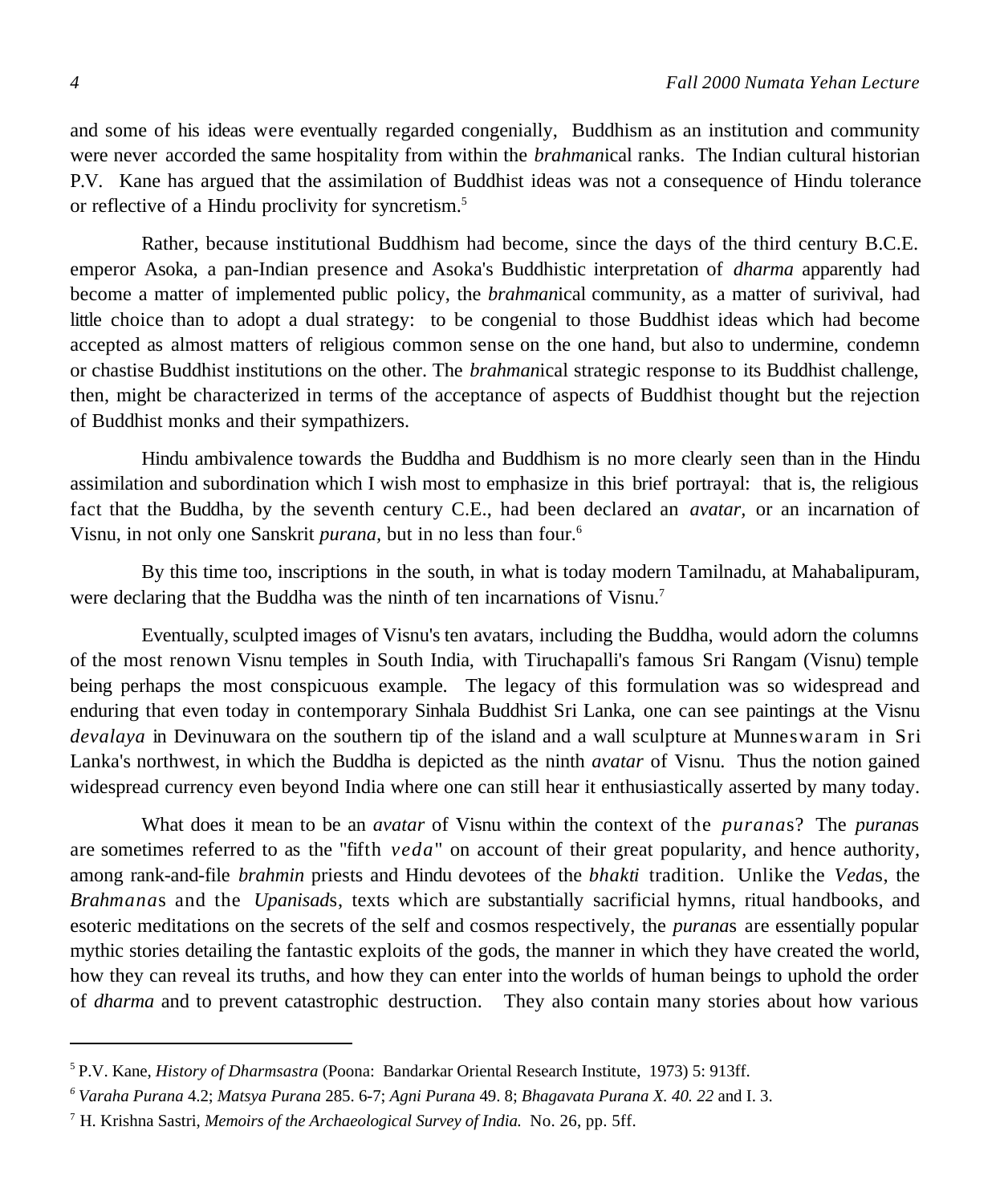places of sacred pilgrimage became hallowed. Within Vaisnava Hinduism, or the Hinduism that celebrates Visnu as the ontological truth of the fundamental reality of *brahman*, <sup>8</sup> Visnu is not only the preserver of *dharma* or order in the cosmos, which is the manner in which he is popularly portrayed in synthetic understandings of Hinduism. Rather, he is also the very creator of the world, the reality behind the beguiling mask of *maya* (variegated illusion), who periodically and benevolently extends his protection to those who seek his refuge. These divine characteristics and perogatives are the theological and mythic stuff of the *purana*s, and Visnu's *avatar*s, or his "descents" into the realm of human beings, are his most well known attribute and method for intervening.

The myths and doctrine of Visnu's *avatar*s are reflective of two important traits of Hindu *Vaisnava* perspective. The first trait consists of Visnu's radically transcendent nature, a transcendence that can be seen to be as ancient as it is abstract. For instance, in an ancient  $Rg$  *Veda* hymn<sup>9</sup> (*samhita*), Vishnu is referred to as the mighty *deva* (god) whose three cosmic strides measured out the tripartite structure of the universe: the celestial, atmospheric and terrestial abodes which become definitive not only for the categorical identities and functions of different types of divinities believed to populate the cosmos, but also, according to some scholars, are mythic projections of the tripartite divisions of society that are hierarchically arranged in the Indo-European social schematization.<sup>10</sup> While Vishnu's transcendence was early on articulated mythically in ancient texts, and metaphysically in his later identification as the fundamental ontological reality of the cosmos, his abstract nature was also reflected in how he has been depicted in traditions of classical Indian painting and sculpture. For instance, Visnu is sometimes represented as a mist or cloud, because his transcendent abstract profile makes it difficult to render him in anthropomorphic form suitably. Moreover, a footprint also functions frequently as his preferred aniconic representation.<sup>11</sup> The point I am here illustrating is that Visnu's profile in the *purana*s, as creator and transcendent savior god par excellence, an analogue to Visnu's equation with *brahman* in *Vaisnava* theology, is so utterly transcendent that another device, the *avatar*, is needed to concretize his reality to make him accessible to human entreaties. Further, and this is important to grasp, the *avatar* device, whatever its origins, lends itself quite readily to the religio-cultural process of assimilation, since it so obviously implies that Visnu may take on any number of forms to make his power efficacious in the human world. It is this amenability to assimilation that is the second trait, in addition to Visnu's transcendence, that I wish to take note of here. For, other scholars have often suggested that the reification of Visnu's *avatars*, counted as ten, twelve or twenty-two in various *purana* texts,<sup>12</sup> masks an historical process of

<sup>8</sup> For an excellent explanation of the substance and history of Vaisnava theology from a thorough-going Vaisanava persepective, see S. M. Srinivasa Chari, *Vaisnavism: Its Philosophy, Theology and Religious Discipline.* Delhi: Motilal Banarsidass, 1994. See especially pp. 49-65 and 131-156 for discussions regarding Visnu as the ultimate reality. *9 Rg Veda* I. 154.

<sup>&</sup>lt;sup>10</sup> See Jean Varenne, *Yoga and the Hindu Tradition* (Chicago: University of Chicago Press, 1976).

<sup>&</sup>lt;sup>11</sup> For an excellent discussion of how the footptint becomes an aniconic symbol for both Visnu and the Buddha, see Jacob Kinnard, "The Polyvalent *Pada*s of Visnu and the Buddha," *History of Religions* 40 (2000): 32-57.

<sup>12</sup> In addition to the *purana*s cited above in note 4 where the number of Visnu's *avatar*s is said to be ten, the *Markandeya Purana* 4. 44-58 lists twelve while *Matsya Purana* 47. 32-52, lists twenty-two.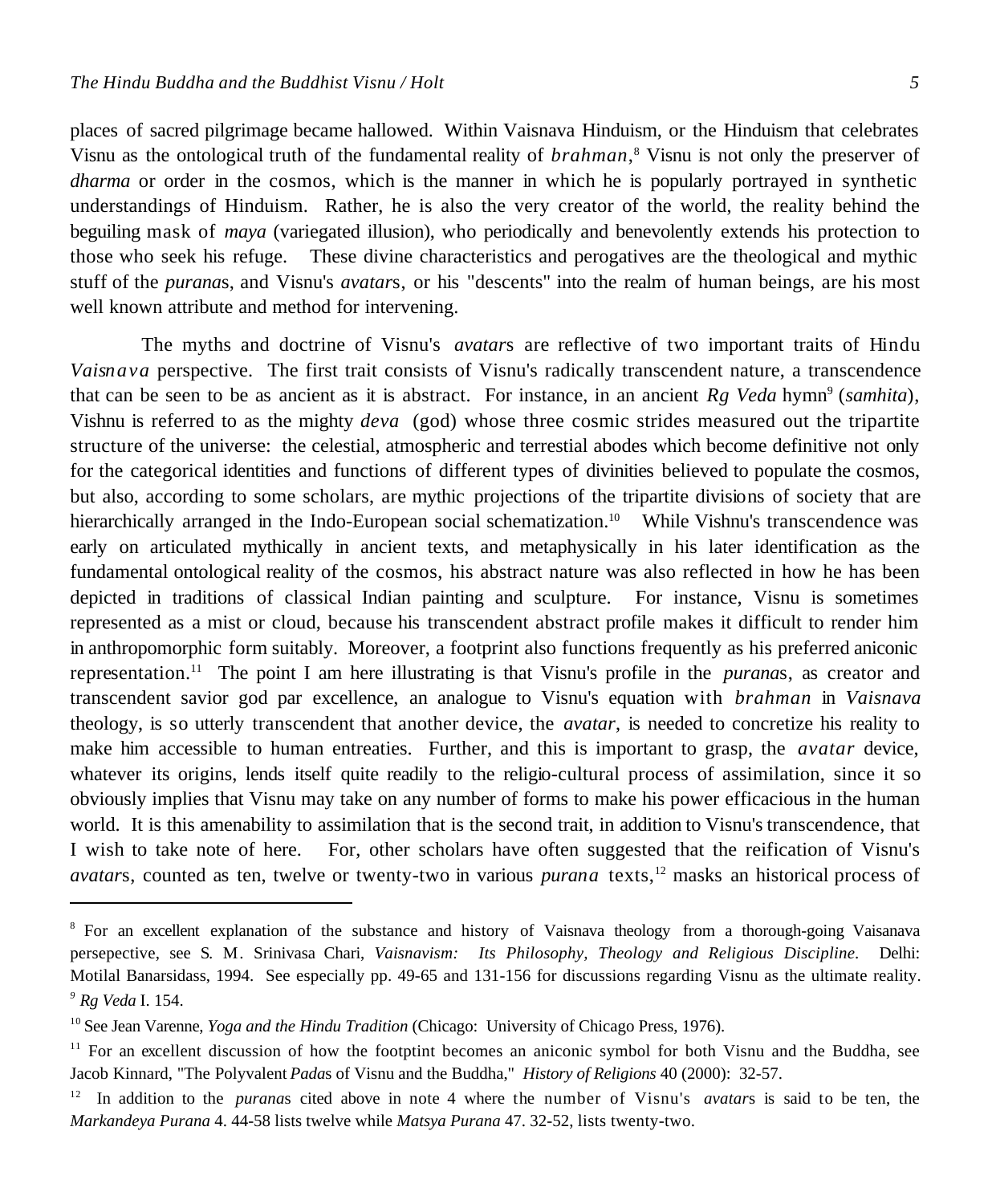envelopment in which indigenous religious cults with roots in non-*arya*nized India have been enfolded into the *brahaman*ical *Vaisnava* cult and thereby subordinated under a *brahman*ical umbrella. David Kinsley, for instance, argues persuasively that the myths and cult of Krsna were originally religious phenomena peripheral to the later amalgamized cult of Visnu.<sup>13</sup> Thus, the *avatar* device, a consequence of Visnu's transcendence, made possible a handy means by which other deities could be assimilated, subordinated, and legitimated.

I have belabored this discussion relevant to Visnu's *avatar*s because this was precisely the device used to assmilate and then to subordinate the figure of Buddha. Or, to put the matter differently, to put the Buddha in his *brahman*ical place. The assimilation of the Buddha as Visnu's ninth *avatar* was not formulated, however, without an interesting and revealing twist: for the *Visnu Purana* states that Visnu's "descent" as the *Buddhavatara* was accomplished so that the wicked and the demonic could be only further misled away from the truth in this current age of degeneracy, the *kali yuga.*! That is, through his teachings, the Buddha was regarded as a divinely incarnated purveyor of illusion. The assimilation of the Buddha as Visnu's *avatar* and the consequent disingenuous intepretation or rationale for his inclusion, serve to reflect the considerable ambivalence characteristic of Hindu attitudes towards Buddhism. One of the effects of rendering the Buddha as an *avatar* was to undermine his historicity. Another was to assure serious-minded *brahmin*s that the *Buddhavatara* was but a device used by Visnu to misguide heretics, the Buddhists in particular. It explained how divine absolute perogative was responsible for the presence of an ancient and annoying rival.

While the Buddha as *avatar* of Visnu remained the Buddha's chief claim to fame among many Hindus from the seventh century through colonial times and even for many in the present, the fortunes of the Hindu Buddha took a decidedly different turn in the twentieth century, during the time of the Indian drive for cultural renaiscance and political independence. Herein we witness a dramatic reclamation. In retrospect, it may be that this reclamation was made possible in light of the disappearance of the Buddha's religion, it's institutionalization, from the land of its birth by the twelth and thirteenth centuries of the common era. <sup>14</sup> There was no longer any need for the previous duality or ambivalence since Buddhism as a religion was no longer a perceived threat to *brahman*ism.

The extraordinary transformation in the manner in which the Buddha was to be regarded in modern India was first signalled by Swami Vivekananda, one of India's national leaders of religious, cultural and intellectual "re-awakening." Self-proclaimed heir to the inclusive *bhakti* or devotional religious vision

<sup>13</sup> David Kinsley, *The Sword and the Flute* (Berkeley: University of California Press, 1975), especially the first chapter.

<sup>14</sup>Joshi, *Discerning the Buddha* , p. xviii, notes that that even in the sixteenth century *Ramacaritamanasa* by Tulsi Das and in the *Satyarthaprakasa* by Swami Dayananda Sarasvati, this popular *puran*ic view of the Buddha was sustained. He notes that Buddhist pilgrims to India, including those like the Chinese pilgrim Hsuan-tsang who knew Sanskrit, must have been shocked by the *brahman*ical Hindu formula of homage to the Buddha: *namo Buddhaya Suddhaya daitya danava mohine* ["Adoration to the Enlightened One, the Immaculate One, who enchanted (or deceived) the demons and devils."]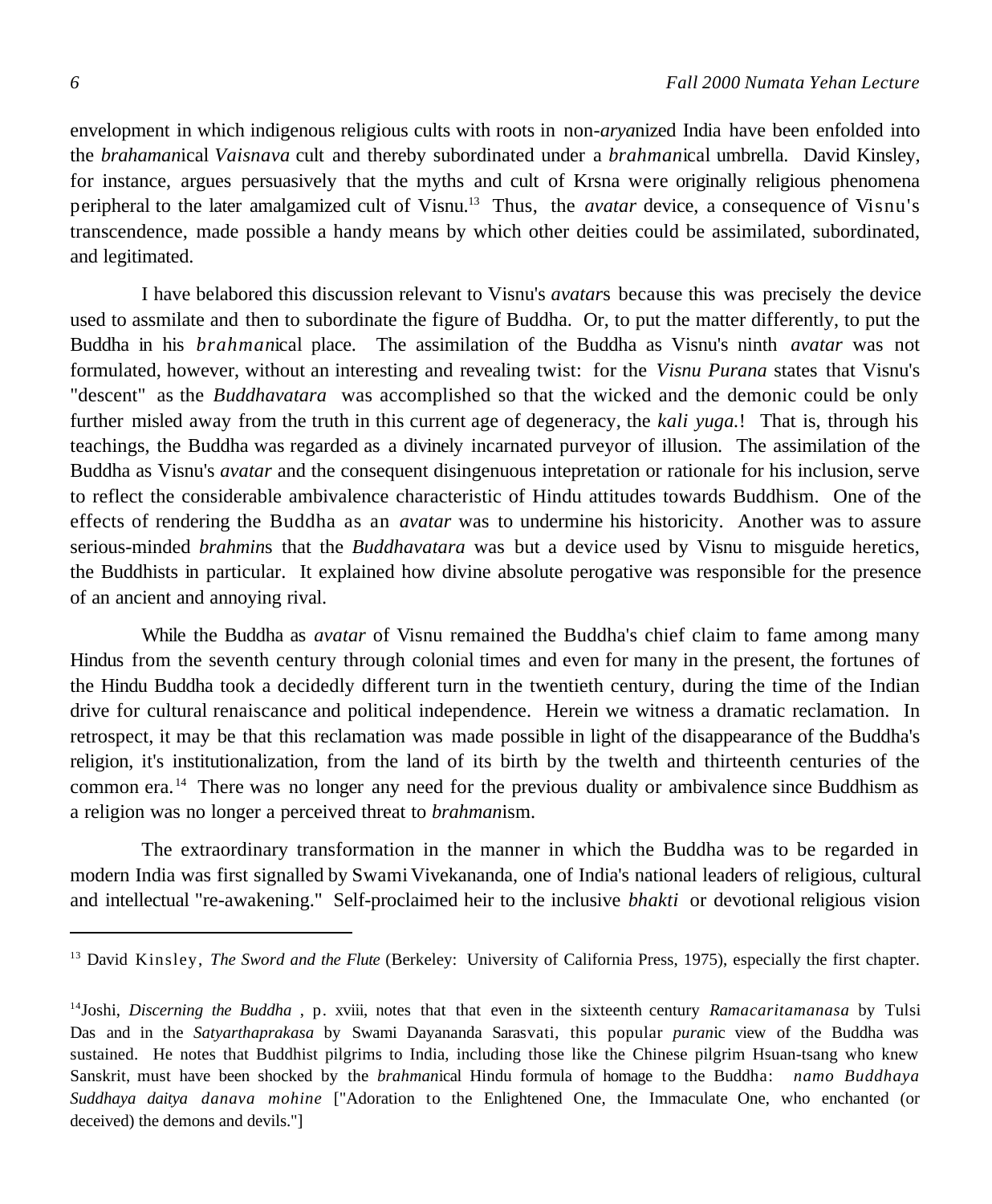of the nineteenth century Bengali saint Ramakrsna, Vivekananda preached to Western and Westernized Indian audiences a *vedanta* philosophy in which the Buddha was eulogized as perhaps the greatest teacher ever of Hindu ideas. Vivekananda proclaimed that the Buddha was a reformer of Hindu ideas and that the Buddhist religion had been nothing more than a "rebel child of Hinduism." Further, Vivekananda declared the Buddha as his own *ishta devata,* his own "chosen deity" to worship. Among his many characterizations of the Hindu Buddha, what Vivekananda stressed, in harmony with the *zeitgeist* of his Westernized, intellectual and elitest religious orientation, was that the Buddha was a great rationalist thinker who rose above popular superstitions, a true democrat who preached liberation from caste hierarchy and the equality of all men, and a great prophet whose selflessness was unparalleled,<sup>15</sup>

Correctly analyzed the existential condition of man as being one of *dukkha* (or "unsatisfactoriness") and it's cause as being one of desire. In the following quote, we see Vivekananda identifying the Buddha more specifically as the fulfillment of a particular Hindu ideal type:

[The Buddha] is the ideal Karma Yogi, acting entirely without motive, and the history of humanity shows him to have been the greatest man ever born,. . . the greatest combination of heart and brain that ever existed, the greatest soul-power that has ever been manifested.<sup>16</sup>

In identifying the Buddha as the ideal *karma yogi,* Vivekananda is arguing that the Buddha is the model for one of the basic soteriological strategies articulated within the *Bhagavad Gita.* There is no doubt, as I noted earlier, that this section of the *Gita* is heavily dependent on Buddhistic ideas. So the *karma yogi* mantel, is, in fact, somewhat apt.

But what is more astonishing than the *karma yogi* litany of praise is the manner in which Vivekananda unabashedly appropriated the Buddha for his own version of a universalistic Hinduism. For instance, he linked the teachings of the Buddha to those of Sankara, perhaps the most well-known of all Hindu philosophers and the key proponent of *advaita vedanta*, and explicitly identified the Buddha as a promulgator of the *Vedanta* school of Hindu philosophy:

Buddha was a great Vedantist, and Shankara is often called a hidden Buddhist. Buddha made the analysis, Shankara made the synthesis of it. $17$ 

Such an appropriation and eulogistic praise for the Buddha is sprinkled throughout Vivekananda's collected writings in his attempt to make the case that *Vedant*ic Hinduism, the religion par excellence through which the discipline of knowledge uncovers the hidden universal truth behind all variegated phenomonal existence, is the true philosophical mother of all religions. Notice that Vivekananda's assimilation of the Buddha is framed primarily in doctrinal terms. The Buddha's analysis of existence is

<sup>15</sup>For a summary of Vivekanda's understanding of the Buddha as publicly articulated, see Joshi, *op cit.,* pp. 58-73.

<sup>16</sup>Vivenkanda, *Complete Works* (Calcutta: Advaita Ashrama, 1971-73), I: 117-18; Swamin Sivananda also regarded the Buddha as a *karma yogi.* See David Miller, Swami Sivananda and the Bhagavadgita," in Robert Minor, ed., *Modern Interpreters of the* Bhagavad Gita (Albany, NY: State University of New York Press, 1986), pp. 173-199.

<sup>17</sup> Vivekananda,*Ibid,*, VII: 59.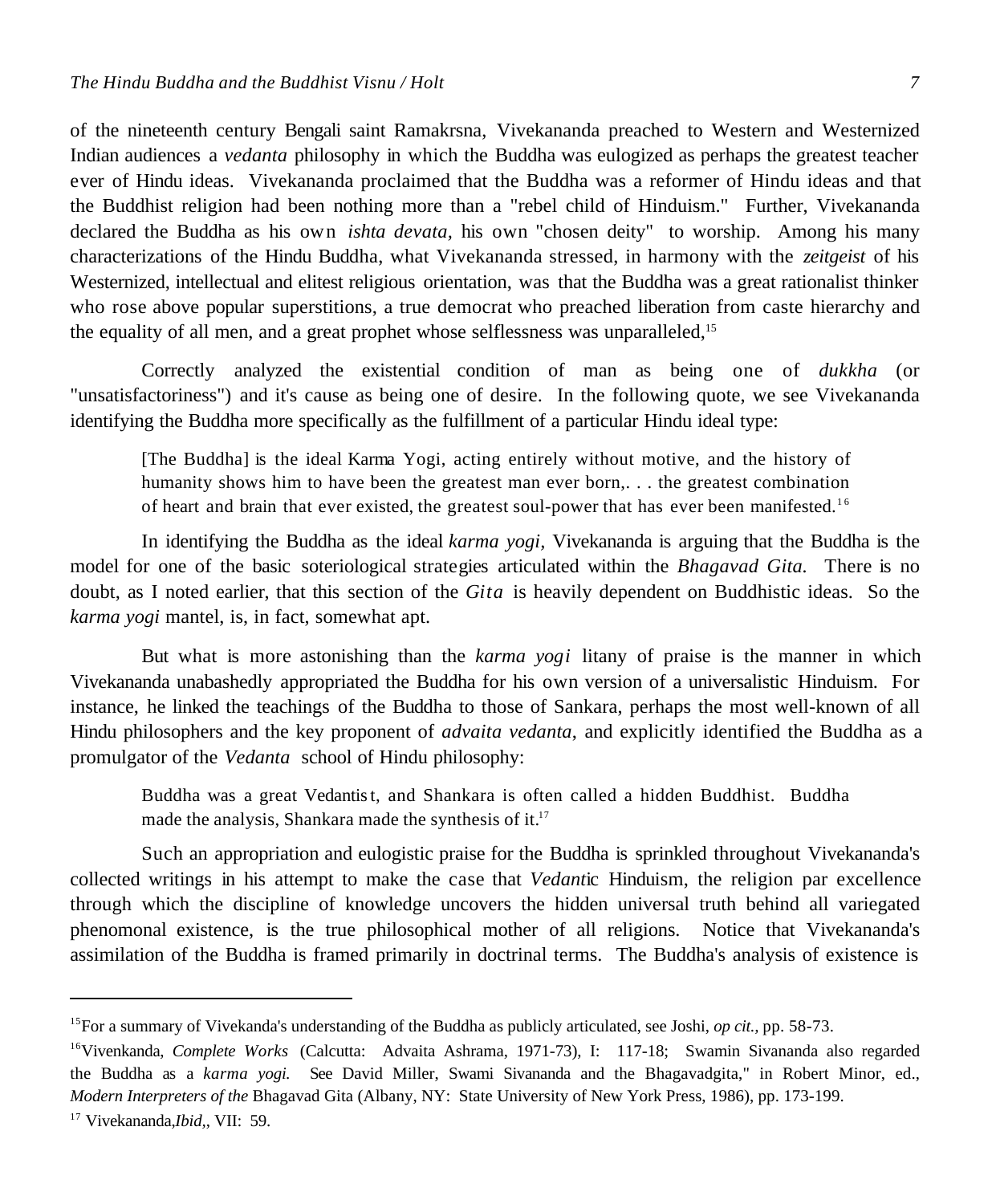congenial to setting up the solution of *jnana yoga* proffered by Sankara. C. D. Sharma, in his *A Critical Survey of Indian Philosophy,* is even more explicit in this regard. He writes:

Buddhism and Vedanta should not be viewed as two opposed systems, but which starts with the Upanisads, finds its indirect support in Buddha, its elaboration in Mahayana Buddhism, its open revival in Gaudapada, which reaches its zenith in Sankara...<sup>18</sup>

Vivekananda's agenda of rehabilitating image of the Buddha is not without merit, for it is clear that Sankara's thought seems to be influenced by Nagarjuna and perhaps other Mahayanists as well.<sup>19</sup> Vivekananda actually went further than this. The Hindu neo-*Vedanta* theological agenda was, in general, aimed at promulgating the thesis that while the West was rich in material and scientific accomplishments, it lacked in genuine spirituality, a spirituality that Eastern religious teachings, in the guise of a *vedanta*'s universal theology, was thoroughly prepared to supply. A refashioned image of the Buddha, whose message was now blended with Victorian sensitivities and *Vedant*ic pretensions to universal truth, was a perfect accomplice for the task, which included converting the intellectual strata of Hindu society in late colonial times as well. The Buddha could be regarded as a great democrat as well.

That Vivekandna succeeded is graphically apparent in the way the Buddha came to be regarded by emerging nationalist leaders at the forefront of India's independence movement in the twentieth century. Consider the following statements by some of it's most ardent leaders. First Mahatma Gandhi:

I do not consider for one moment that Buddhism has been banished from India. . . It is impossible to banish Buddha. . . that great Lord, Master and Teacher of mankind. So long as the world lasts, I have not a shadow of doubt that he will rank among the greatest teachers of mankind $20$ 

Similarly, here what Sarvepalli Radhakrishnan, Oxford-educated philosopher and the first president of India, had to say:

Among the the inspiring treasures of the human spirit is the memory of Gautama the Buddha. Its hold over the imagination of millions of our fellow beings is immense; its inspiration to braver and nobler living for centuries is incalculable' its contribution to the refining spirit of man and the humanizing of his social relations is impressive.<sup>21</sup>

<sup>18</sup> C.D. Sharma, *A Critical Survey of Indian Philosophy* (London: Rider and Co., 1960), p. 318. For a detailed analysis of the manner in which Mahayana ideas have exercised a profound affect, or were a heritage for Sankara, see S. G. Mudgal, *Advaita Vedanta of Sankara: Impact of Buddhism and Samkhya on Sankara's Thought* (Delhi: Motilal Banarsidass, 1975).

<sup>19</sup>Mudgal, *Advaita Vedanta*, pp. 173-188.

<sup>20</sup> Quoted in Joshi, *Discerning the Buddha*, p. 64 which in turn quotes A. Aiyappan and P.R. Srinivasan, *Story of Buddhism with Special Reference to South India* (Madras, 1960), p. 5.

<sup>21</sup> Sarvepalli Radhakrishnan, *Eastern and Western Religious Thought.* 2nd ed. (Oxford, UK: Oxford University Press, 1940), p. 330.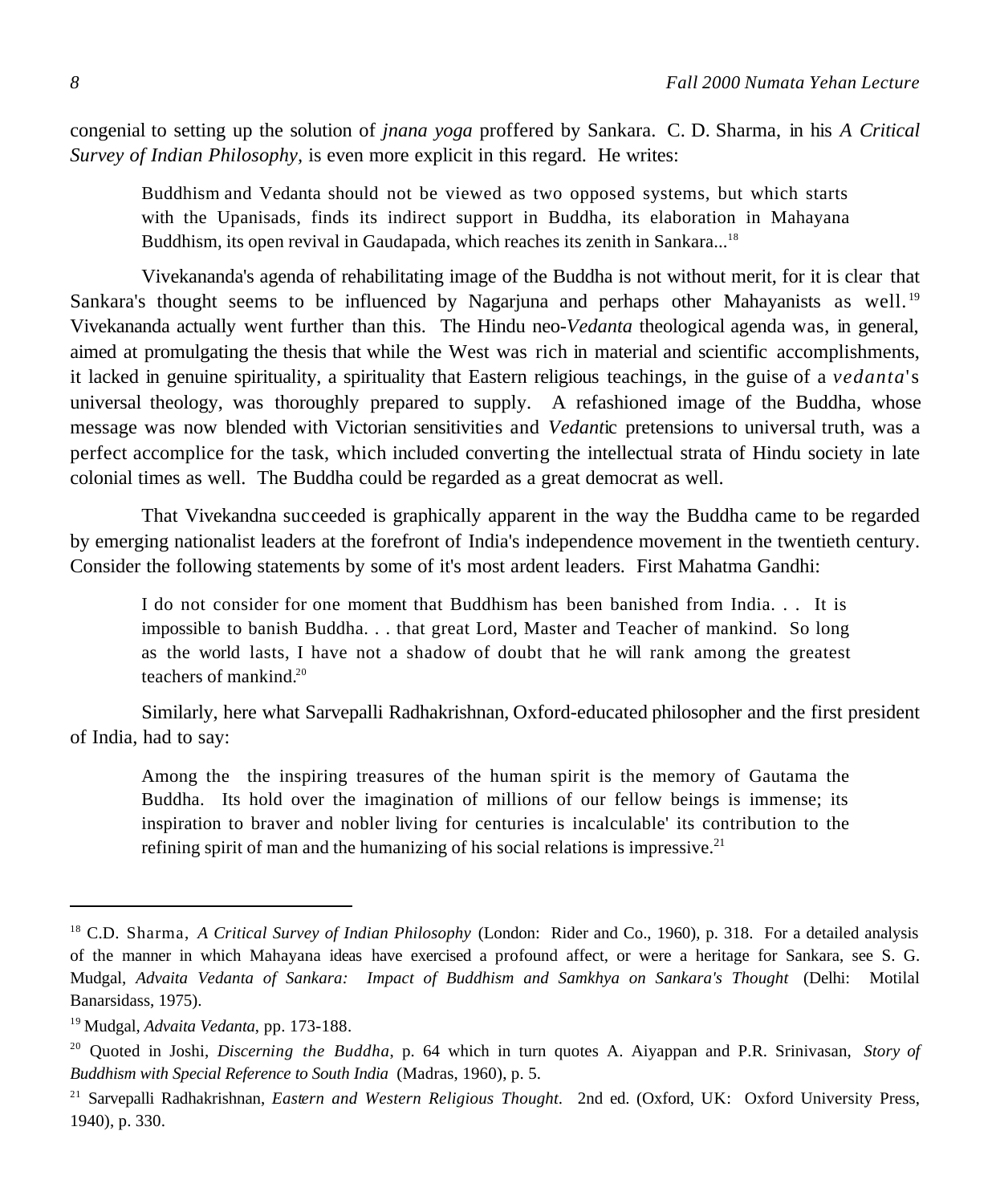More to the point I wish to make, the following is what Jawaharlal Nehru, India's first prime minister, and one of India's foremost modern intellectuals and students of history, has to say:

The conception of the Buddha, to which innumerable loving hands have given shape in carven stone and marble and bronze, *seems to symbolize the whole spirit of Indian thought. . .* The ages roll by and Buddha seems not so far away after all, his voice whispers in our ears and tells us not to run away from the struggle but, calm-eyed, to face it... *The nation and race which can produce such a magnificent type must have deep reserves of wisdom and inner strength.* . His appeal was to logic, reason and experience, his emphasis was on ethics, and his method was psychological analysis [italics mine]. $^{22}$ 

In his memoirs, Nehru has reported that it was a print of the famous *samadhi* Buddha image from Anuradhapura, Sri Lanka, that adorned his prison wall and provided moments of inspiration for him during his extended periods of incarceration. In what he has said about the Buddha in the quote I have provided above, we see how the Buddha has been reclaimed triumphantly as a symbol of indigenous, nationalist understandings of India's history, culture and its road to modernity.

Further, consider this statement about the Buddha from D.C. Sircar, one of India's leading historians in the immediate post-independence period of the 1950s, who saw as his task the recovery of India's indigenous voice:

Gautama the Buddha and the Maurya emperor Asoka are two of the greatest sons of India and the world, and their lives and achievements stand among India's best contributions to human civilization.<sup>23</sup>

In short, the reclamation of the Buddha in modern India was complete. It was preceded by his transformation as an *avatar* of Visnu, his envelopment within Vivekananda's *vedanta* of universal pretensions, to being regarded finally as one of modern India's great *bhumiputra'*s or "sons of the soil." Indeed, what I wish to emphasize here is that the historical vicissitudes of this modern transformation or reclamation takes place within the context of an evolving rhetoric of nationalist discourse, the secularized successor to the missionary drive of Vivekananda. Herein, while Vivekananda's message was universalistic , the nationalist discourse was inclusive and historical. That is, India's post-independent nationalist politicos, like their counterparts in Sri Lanka, sought to create a popular awareness and an historical consciousness of depth and sophistication of their ancient culture. And in that inclusive understanding, they hoped to generate a great national pride. In reclaiming that history from its most recent colonial past, the Buddha was also reclaimed as a *bhumiputra* with international appeal.

It remains to be seen, with the contemporary eclipse of the Nehru and Gandhi attempt to forge an all-India identity within the folds of the Congress Party, whether the Hindu-inspired Bharata Janata (BJP) Party which now heads a coalition government, will sustain such a nationalist regard for the Buddha.

<sup>22</sup> Jawaharlal Nehru, *The Discovery of India* (London: 1956), pp. 121 and 109.

<sup>23</sup> D.C. Sircar, *Inscriptions of Asoka* (Delhi: Motilal Banarsidass, 1956), p. 3.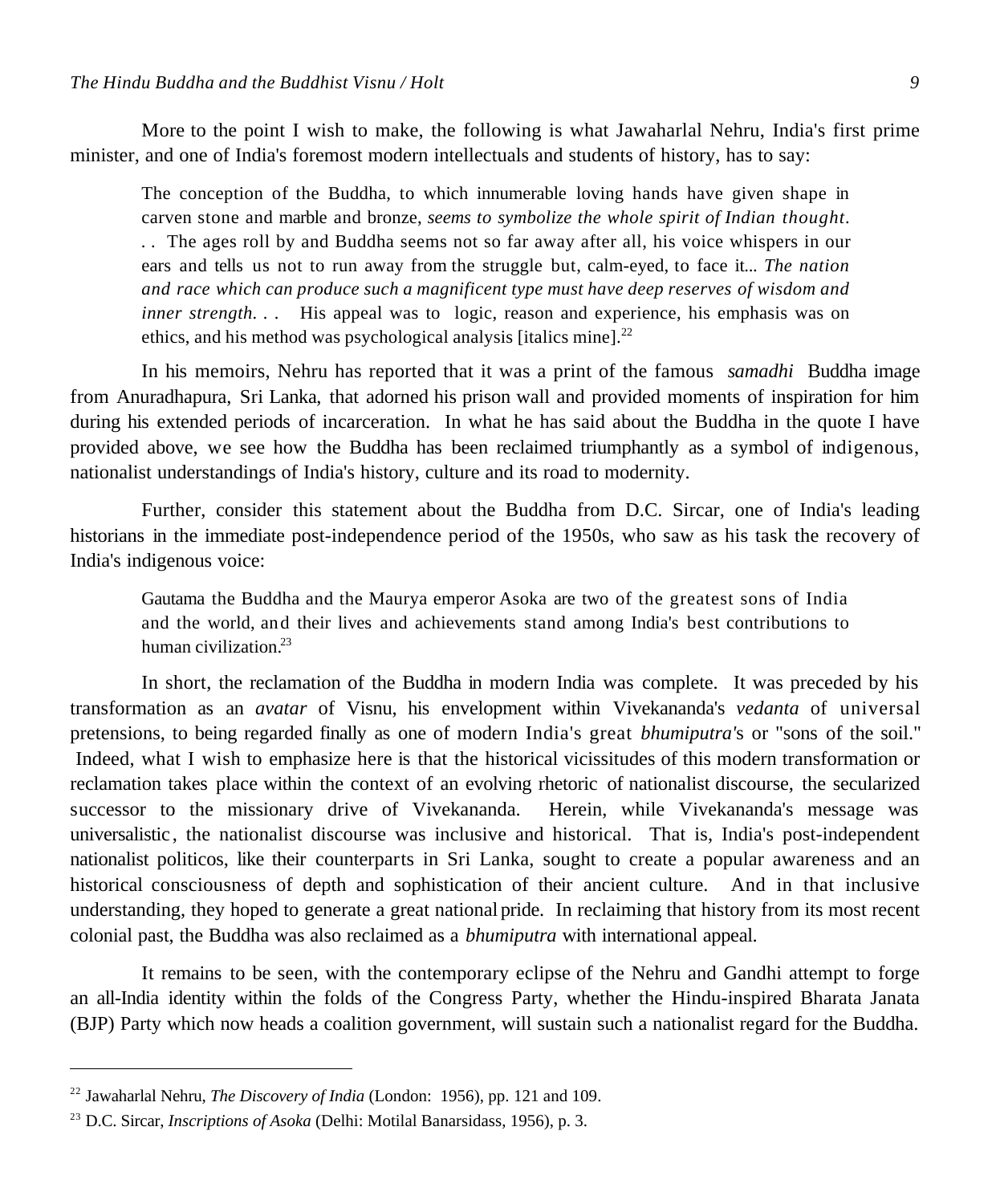Suffice it to say, that the Buddha provided nationalists with a symbol to declare that India's civilization was noble, culturally variegated, and intellectually respectable. He served the political forces who advocated an all-India inclusive ethic quite well. It is doubtful that he would be as useful to those who are now propounding what seems to be an ethic of exclusivity.

### **The Buddhist Visnu**

Sinhala Buddhists, who comprise two-thirds of the current population of Sri Lanka, are exceedingly proud of the fact that their's is the oldest continuing Buddhist civilization in the world dating back some 2,500 years. While Visnu is mentioned just once, and that in passing, in all of Pali canonical Buddhist literature, modern translations and interpretations of Sri Lanka's fifth century C.E. Theravada Buddhist quasi-historical monastic chronicle, the *Mahavamsa,* identify Visnu with the hallowed role of being the island's and the religions's chief minister of defense.<sup>24</sup> This identification is derived from a seminal migration myth recorded in the *Mahavamsa* which explains that the ancient arrival of the progenitors of the Sinhala people, and the subsequent arrival of Buddhism, are in part the result of the protective powers of Visnu *deviyo.* A careful study of the *Mahavamsa*, however, together with a study of inscriptions, iconography, and late medieval Sinhala literature, shows that Visnu's Buddhistic identity as the island's and the religion's "minister of defense" probably does not much antedate the sixteenth century, and cannot be confirmed with any degree of certainty until the early eighteenth century. Nevertheless, it is now difficult to find any general appraisal of Sinhala religion, or of Sinhala deity propitiation more specifically, in either English or in Sinhala, which does not assume that Visnu has been protecting the Buddhist religion since it's inception. There are even some popular folkloric accounts which claim that Visnu protected the Buddha from Mara, the personification of death, on the night of his enlightenment experience. Moreover, Visnu *devalaya*s or shrines are now ubiquitous throughout all Sinhala Buddhist cultural areas in Sri Lanka, especially in village contexts. His integration into popular conceptions and transactions of Buddhist ritual cult has been as thorough as any other deity in the country. His power is propitiated in invocations at the beginning of virtually every public ritual. Late medieval Sinhala literature is replete with references to his beneficent presence. Indeed, many Sinhalas living in rural areas of the country would be surprised to learn that Visnu is a deity of *brahman*ical *ved*ic and Hindu *puran*ic origins. In the popular mind, Visnu is a very high god treading positively on the path leading to Buddhahood. Because of the vast amount of meritorious work he has performed on behalf of those who seek his help, he is regarded as a *bodhisattva,* or future Buddha. Here, then, we see subordination of Visnu. His rationalized legitimacy is the result of his being placed on the path to eventual buddhahood. He, too, has become a seeker after *nirvana.*

Just when and how Visnu entered into the popular strata of Sinhala Buddhist religion is a subject of much debate within scholarship in Sri Lanka. A number of scholars have argued, along with Wilhelm

<sup>&</sup>lt;sup>24</sup> Wilhelm Geiger, among others, has identified Visnu with the indigenous deity Upulvan, who in the seminal *Mahavamsa* myth recounting the first migration of "Sinhalese" to the island, is appointed by Sakka (Indra), who was in turn appointed by the Tathagata, to protect the Sinhalese and their religion on this island where the *dhamma* will flourish. See *Mahavamsa* VII: 1-8.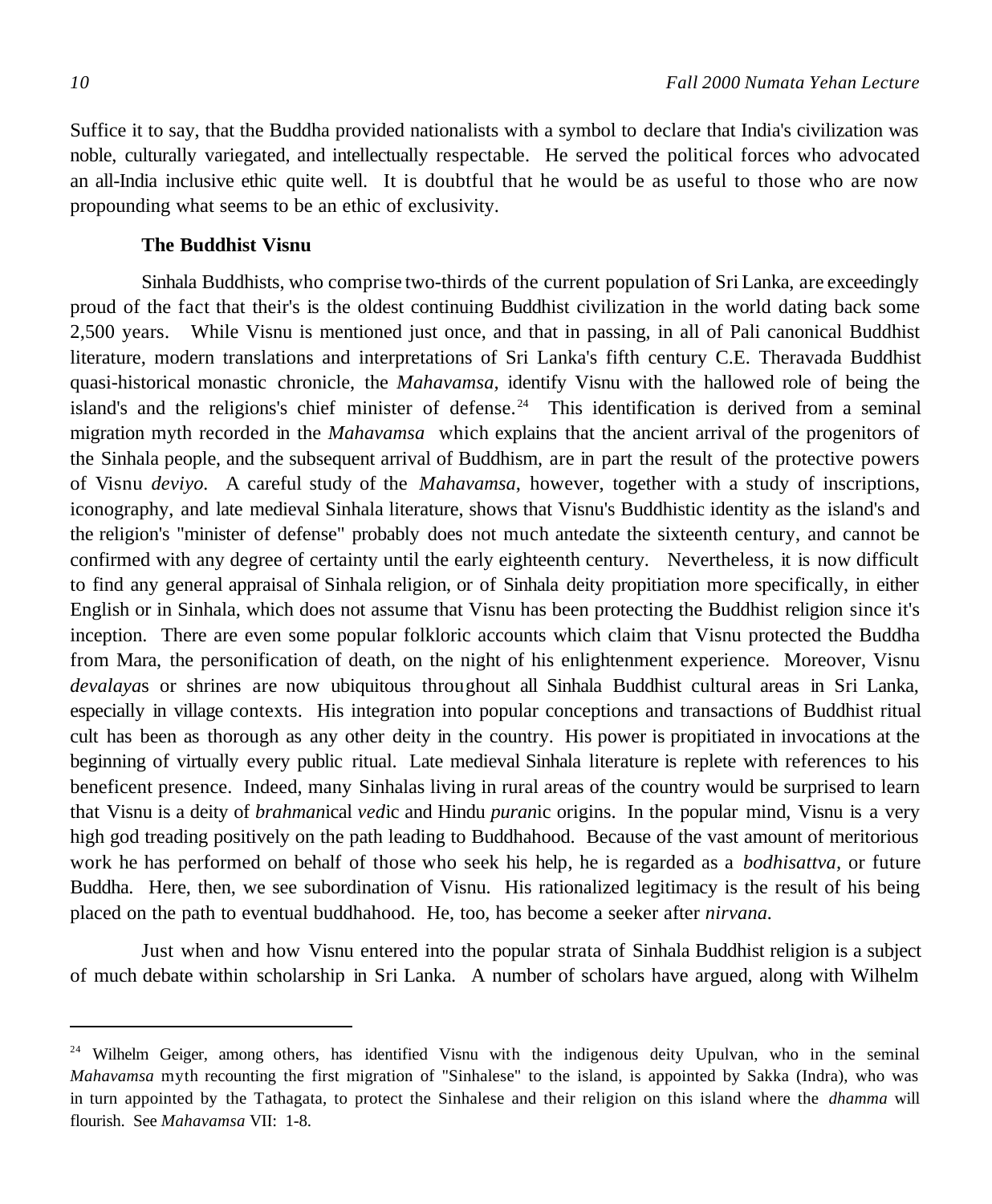Geiger, the German philologist who translated the *Mahavamsa* in the early twentieth century, that Uppalavanna, the actual name given for the god who is assigned the task of protecting the Sinhalas and Buddhism in the seminal migration myth I have cited above, is Visnu, chiefly because the Pali term Uppalavanna literally means "the one who is in color like the lotus." This would seem to correspond to Visnu's blue body color. Others, however, disagree and have offered alternative identifications for Uppalavanna as the *Ved*ic god Varuna, or Krsna, or Rama or even the Mahayana *bodhisattva* Avalokitesvara.<sup>25</sup> I cannot review the warrants for those arguments within this space except to say that I think that there is no conclusive evidence to suggest that Uppalavanna was anything other than an indigenous deity until his cult was likely absorbed by Hindu *brahman*ical priests tending their own Visnu temple in the temple city of Devinuwara following the destruction of Uppalavanna's main shrine at the hands of the Portuguese in the late sixteenth century. Moreover, it is not until the beginning of the eighteenth century before there is definitive inscriptional evidence of the cult of Visnu being officially endorsed by the Buddhist royal court in Kandy.<sup>26</sup> But Visnu's Sri Lankan story is more complicated than this. It may well be that it was not until the early 1700s before his cult was formally endorsed by Kandyan kings, but Visnu images and shrines are among the conspicuous archaeological ruins of the eleventh through thirteenth century Sinhala Buddhist capital at Polonnaruva.<sup>27</sup> Moreover, there are currently icons

<sup>25</sup> See Senaret Paranavitana, *The Shrine of Upulvan at Devundara.* Memoirs of the Arcaeological Survey of Ceylon, Vol. VI. (Colombo, SL: The Ceylon Government Archaeological Department, 1953), pp. 18-59 wherein the author argues, in very abstruse fashion, for Upulvan's identity with the Vedic god Varuna. Obeyesekere, *Cult of Pattini,* pp. 312-321, has demolished Paranavitana's argument and submits that Upulvan was either an indigenous Sinhala deity adapted in the same way that Indra became Sakka, or was an early adaptation of Visnu from the beginning. M.B. Ariyapala, *Society in Medaieval Ceylon* (Colombo, SL: Department of Cultural Affairs, 1956), pp. 187-190, suggests that Upulvan was either Krishna or Rama, the latter speculation supported by Anuradha Seneviratne in "Rama and Ravana: History, Legend and Belief in Sri Lanka," *Ancient Ceylon: Journal of the Archaeological Survey Department of Sri Lanka*, No. 5 (1984): 221-236. A.D.T.E. Perera, "Upulvan, the Patron God of the Sinhalese: An Attempt to Rediscover the God's Identity Through Literary and Archaeological Evidence," *Vidyodaya Journal of Arts, Science and Letters* 4 (1971), Nos. 1 and 2, pp. 88-104, argues strongly for the identification of Upulvan with the Mahayana *bodhisattva* Avalokitesvara, a view that seems substantiated on iconographic bases by Ulrich von Schroeder, *Buddhist Sculptures of Sri Lanka* (Hong Kong: Visual Dharma Publications, 1991). Obeyesekere, *ibid.*, has a concise analysis of how aspects of Upulvan/Visnu have been grafted on to the mytic career of Aluthnuwara Deviyo.

<sup>26</sup> Mr. Dennis Ratwatte, the current *basnayaka nilame* ("lay custodian") of the Maha (Visnu) Devalaya in Kandy recently made available a gold plated *sannasa* (royal grant) in his custody which Prof. P.B. Meegaskumbura of the Department of Sinhalese at the University of Peradeniya has translated into English for the first time. In that *sannasa*, the god who is addressed is Sri Ramachandran thereby indicating that at least at the time of the *sannas*a's date (1709 C.E), Rama, as Visnu's *avatar*, was regarded as this centrally important *devalaya*'s presiding deity. Rama is also addressed as the deity presiding at the royally endowed Maha (Visnu) Develaya in Hanguranketa in the early nineteenth century panegyric poem *Rama Sandesa* written during the reign of the last of the Kandyan kings, Sri Vikrama Rajasinha (1798-1815 C.E.).

<sup>&</sup>lt;sup>27</sup> Traditionally, the presence of these Visnu shrines, along with shrines for Siva, are said to have been constructed for the South Indian Hindu queens of the Sinhala Buddhist kings and their court attendants.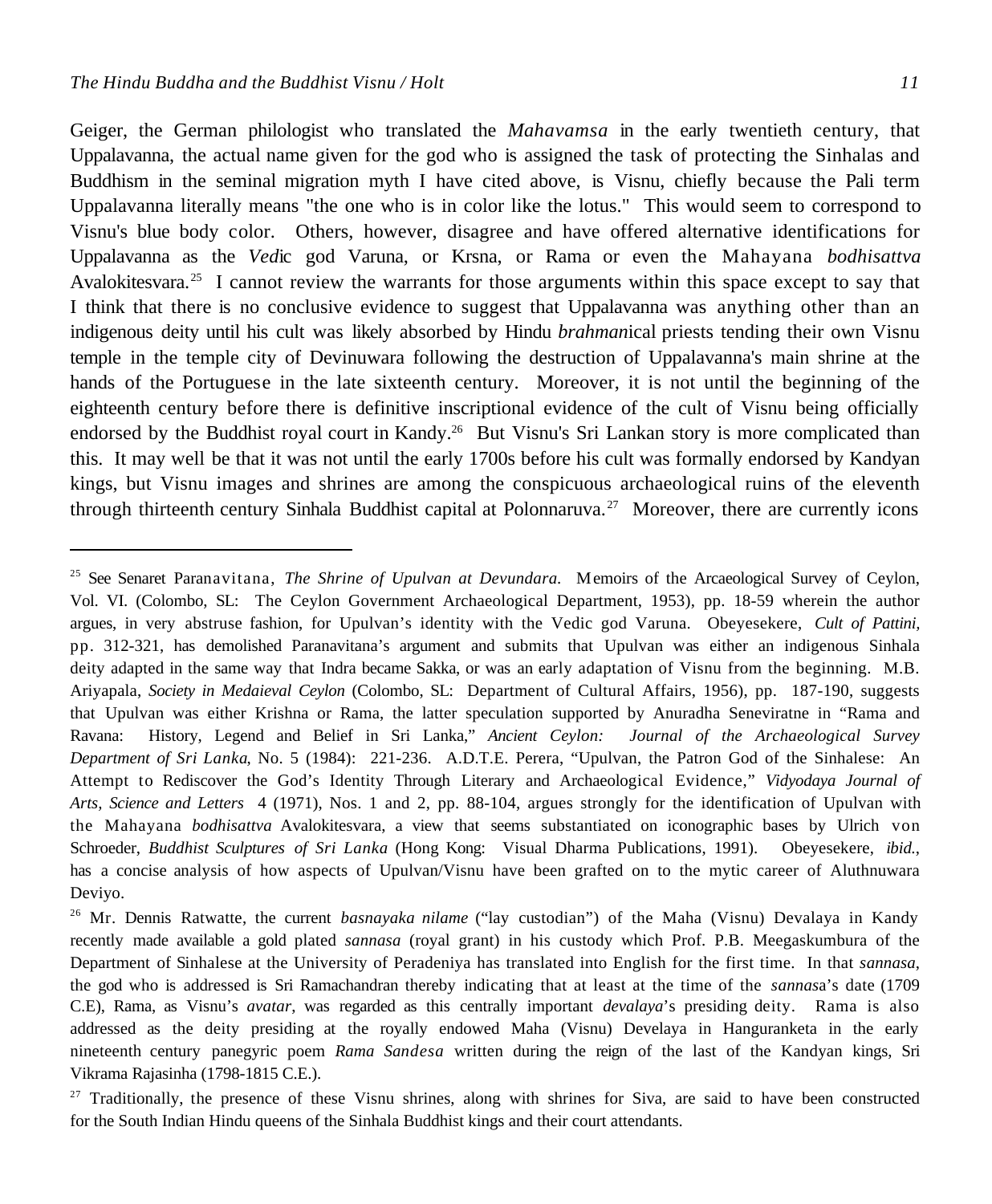of Visnu in some of his Sinhala *devalaya*s located within Buddhist *viharaya*s (temples) which may very well date back to the sixteenth century.<sup>28</sup> Visnu's history on the island is embedded in a murky past.

Just as Sinhala villagers would be surprised to learn that Visnu could be anything other than a Buddhist deity, many Westerners are surprised to learn that gods have any kind of place in Buddhist cultures. The nature and function of the divine in Buddhism is one of the issues least understood by the discerning reading public in the West. Almost all books on the spirituality of Buddhism sold in European and North American bookstores scarcely mention deity veneration at all. If deities are mentioned, it is usually negatively or even derisively so. For Buddhism is often championed in Western circles as a religion without gods, a type of spiritual self-effort totally dependent upon the will of a determined practitioner, a religion of personal self-attainment, one in which mental, ethical and emotional proclivities causing existential unsatisfactoriness can be overcome by disciplined, intentional assertions generated out of a mindset of contemplative serenity. Logical rationality, the pride of the post-enlightenment era, is often emphasized in these presentations too. Most introductory academic textbooks in use at North American colleges and universities still present the teachings of the Buddha and the historical development of Buddhist doctrine in this manner. Moreover, Buddhism is understood in many circles as a philosophy, not religion, and in others as atheistic, proudly proclaimed insofar as it is not seen as a religious discipline dependent on the power of savior figures or omnipotent gods. Such is the profile of a philosophically sanitized Buddhism, one emasculated of its Asian cultural contexts and made fit for consumption in the spirituality markets of the new age West. On the Sri Lankan side too, learned monographs by Buddhist studies academics which, while noting the ubiquitous presence of the gods even within the oldest layers of classical literary tradition, assert that divinity is beside the concerns of the basic Buddhist religious quest. $29$ 

My critique of these characterizations of Buddhism, the Western and Western educated Sri Lankan, is that they are basically presented without the benefit of social, cultural and historical analyses and often assume a normative posture exclusively. To the contrary, historians and anthropologists who have studied aspects of the religious cultures of South and Southeast Asia have labored, for the past forty or fifty years, to point out that while the gods may not be soteriologically significant in Buddhism, they function as genuine expressions of religious consciousness for many people insofar as they signify important cognitive and emotive experiences for people who quite self-consciously call themselves Buddhists.

This persistent problem of ignoring or banishing the gods into insignificance has been compounded for two fundamental reasons, both related to one another. In the first instance, there is a venerable

<sup>&</sup>lt;sup>28</sup> For instance, the Visnu image in the *devalaya* at the fourteenth century Gadaladeniya *viharaya* appears to be as old as the *viharaya*.

<sup>29</sup> A good example is M.M.J. Marasinghe, *Gods in Early Buddhism* (Kelaniya, SL: University Sri Lanka, Vidyalankara Campus, 1974).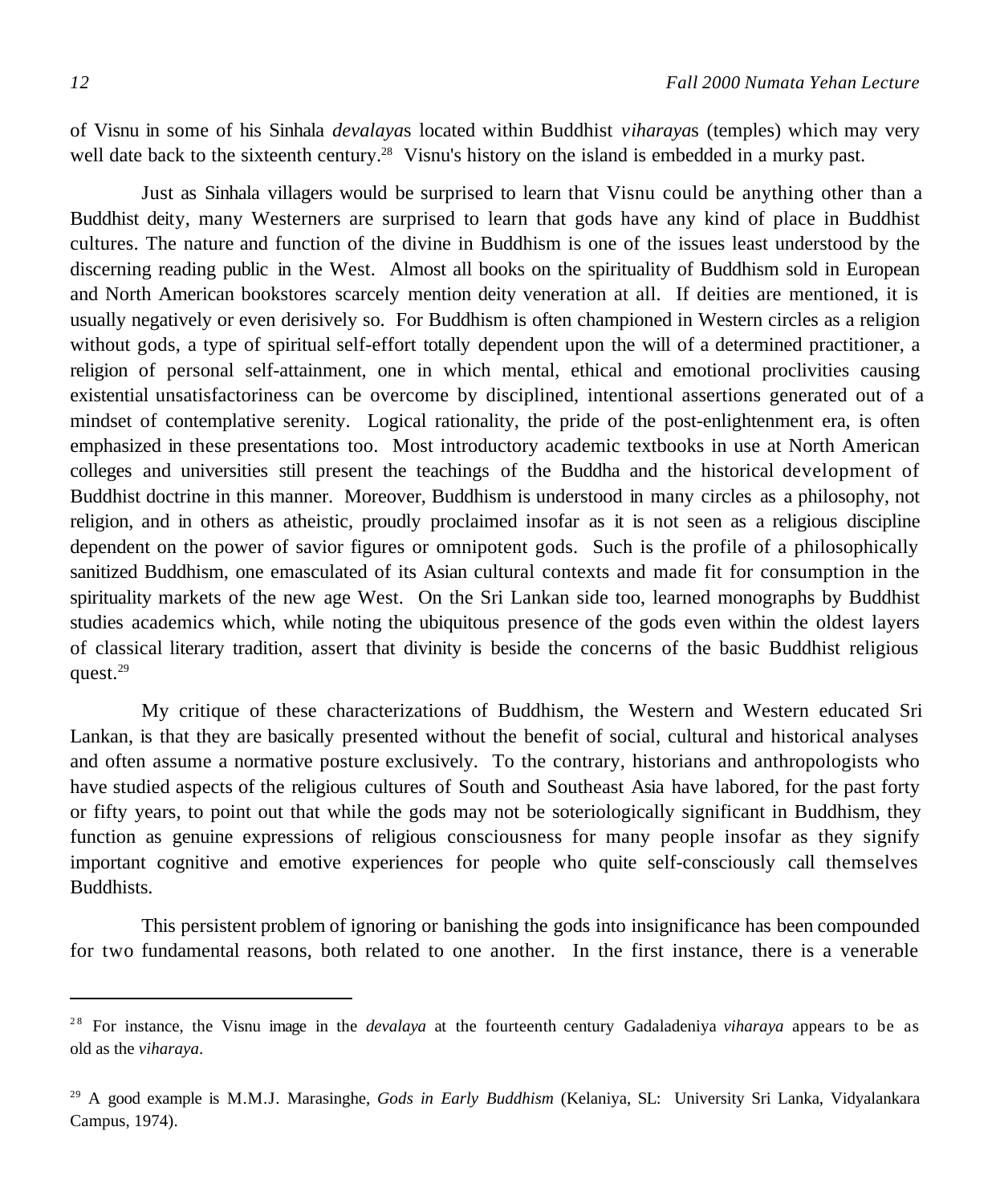tradition, a kind of "Hindu deity-bashing," within the textual and historical traditions of SriLanka's monastic Theravada Buddhism itself. There are, indeed, a number of references in the Pali canonical corpus of the Theravadins which verge on ridiculing the perceived efficacy of *brahman*ical gods, either within the context of ritual implorations $30$  or as impediments to maximizing the cultivation of the ethical life.<sup>31</sup>

Moreover, there are clear instances in the history of Theravada Buddhism in Sri Lanka, particularly in the thirteenth, fifteenth and nineteenth centuries CE, when learned monks chastised their lay followers for worshipping the gods. $32$ 

 It is an old problem. It has sometimes divided the Buddhist community. But it must be kept in mind that monastic hardliners on this issue do not exhaust the totality of views in Buddhist cultures.<sup>33</sup>

 Indeed, on the whole, theirs has been an infrequent, minor and extreme voice. The second reason for the persistence of this problem is that popular cultural flows from the West are frequently exported to Asia and thoroughly embraced uncritically, and not the least of these has been, ironically, popular Westernized understandings of Buddhism<sup>34</sup> available to the English reading public which correspond to the more extreme Theravada monastic views just referred to above. How the West understands Buddhism has had an indelible effect on how some Sri Lankans have come to understand their own tradition. Geiger's translation of "Uppalavanna" in the *Mahavamsa* is but one small episode in this general process. A combination of these two reasons, the one internal to the culture and the external, drives the contemporary incarnation of this controversy today. But it is chiefly the internal one that has

<sup>30</sup> See for instance, F.L. Woodward, trans., *Udana: Verses of Uplift and Itivuttaka: As It Was Said* (London: Pali Text Society, 1935), p. 9; V. Trenckner, ed. *The Majjhima Nikaya* (London: Pali Text Society, 1888), 1: 39 and K.R. Norman, trans., *Theragatha* (London: Pali Text Society, 1961), especially vol. 1.

<sup>31</sup> The *Sigalovada Suttanta* of the *Digha Nikaya* is a particularly apt example in terms of the manner in which the Buddha advises lay followers to abandon efforts aimed at worshipping the gods of the four directions and the zenith and nadir in favor of cultivating wholesome social relations with various sets of people, including family, teachers, etc. For a powerful argument asserting the superiority of a religion without God at its focus, see Gunapala Dharmasiri, *A Buddhist Critique of the Christian Concept of God* (Antioch, CA: Golden Leaves Publishing, 1988).

<sup>32</sup> Ariyapala, *Society and Culture,* p. 185, notes how the thirteenth century *Saddharma Ratnavaliya* admonishes the people to give up worship of Visnu and Siva. Vidagama Maitreyi Thera, an eminent royal preceptor in the fifteenth century was a famous rival and critic of Sri Rahula Thera, the great grammarian and poet who is recognized as having sanctioned the worship of the gods and the practice of ritual magic. Kitsiri Malalgoda's brief account in *Buddhism in Sinhalese Society 1750-1900* (Berkeley, CA: University of California Press, 1976) pp. 169-70 describes how an anti-Visnu sentiment accompanied the formative years of the Ramanna monastic sect in Sri Lanka.

<sup>&</sup>lt;sup>33</sup> Prof. P.B. Meegaskumbura of the Department of Sinhalese at the University of Peradeniya suggests that there is a long history of elite monks in Sri Lanka who have resisted an acceptance of deities within Buddhist religious life, but that deity veneration in general has been accepted as a cultural norm throughout Sinhala cultural history.

<sup>&</sup>lt;sup>34</sup> Charles Hallisey, "Roads Taken and Roads Not Taken in the Study of Theravada Buddhism," in Donald Lopez, ed., *Curators of the Buddha* (Chicago: University of Chicago Press, 1995), pp. 31-61, notes how Sri Lankan scholars embraced Western scholarly analyses, particularly those of T.W. Rhys Davids, in the late nineteenth and early twentieth centuries.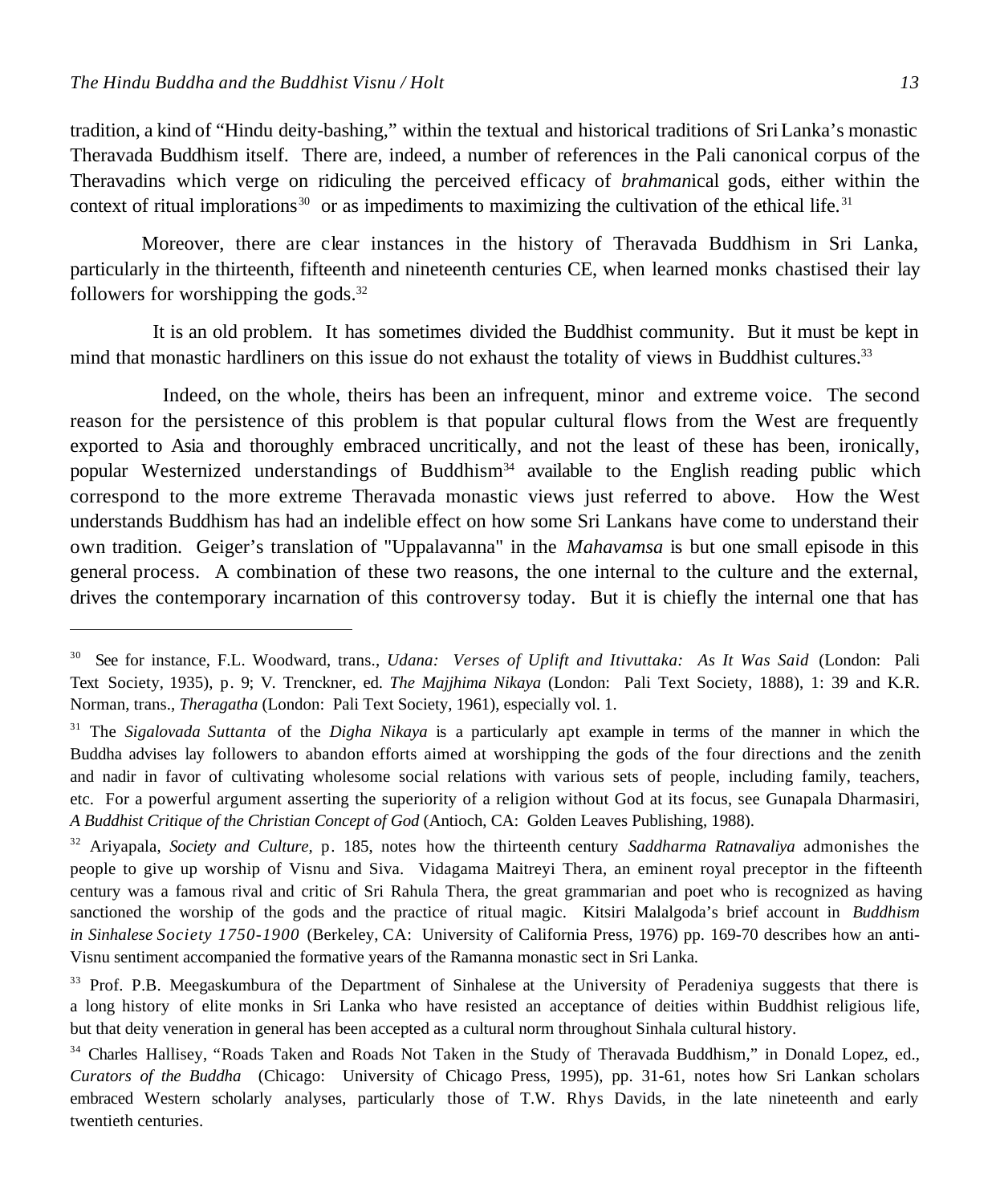led to the rekindling and renewal of the debate, a debate which finds Sinhala Buddhist worship of Visnu at its center.

The continuing controversy about Visnu actually runs parallel to the public fortunes of Sinhala-Tamil relations in medieval and modern Sri Lankan history. Monastic reactions against deity veneration, especially to the gods of Hindu origins, occurs in conjunction with the significant establishment and assimilation of South Indian religious cultural traditions among the Sinhalese. While these assimilations belie a Sinhala historical genius for inclusivity, they have been, periodically, perceived by some as threats to the indigenous culture, as an advance signal of potential political domination. That is, the bi-focal penchant of assmilation and antipathy that we found in the case of the early medieval Hindu encounter with Buddhism is mirrored here within the context of Buddhist encounter of Hinduism. For example, sculpted gods of Hindu origins were first placed inside Buddhist image houses at Gadaladeniya and Lankatilaka, two historically important temples built and patronized by the kings and courtiers of the fourteenth century Gampola period in the upcountry region of the island. The Gampola period witnessed unprecedented migrations of peoples of South Indian origins into this upcountry region of Sri Lanka. A tremendous amount of folklore, including epic migration sagas, myths about the goddess, and the introduction of several minor deities, are still extant in upcountry villages as cultural derivations from this migratory experience. Like the Indian historian Kane's thesis that Hinduism had to absorb Buddhism for reasons of survival (see above), the same pattern holds here with roles reversed. It is not surprising that we would find concurrently in the Gampola era, one of Theravada's most outstanding critics of deity veneration, Dharmakirti Thera, the chief monastic incumbent of Gadaladeniya itself, articulating his perspective forcefully at this time.<sup>35</sup>

The same pattern might be seen in the fifteenth century Kotte era, when Sanskrit, devotional Hinduism and caste became pronounced features in Sinhala literary, religious and social stuctures, but not without a strident voice of monastic dissent.<sup>36</sup>

In each of these three contexts, we find a Buddhist state sanctioning the religious and cultural traditions of newly arrived South Indians only to see a subsequent attempt aimed at purging the tradition. The pattern is clear: immigrations followed by assimilations and then attempted purifications. In general, it could be argued that the reason Sinhala Buddhist religious culture has survived for 2,500 years is more the result of its inclusive spirit, it's ability to adapt and transform, rather than due to dogged adherence to the purity of doctrine. On the whole, the assimilations seem to have stuck. More specifically and to the point of the argument in this presentation is that during the contemporary period of ethnic strife, especially

<sup>&</sup>lt;sup>35</sup> Though Dharmakirti seems to have been "imbued with Mahayana ideals," Godakumbura notes that "one also sees in him a profound hatred towards the Saivites who have been gaining power in the country and spreading their ways of life and religious practices." C.E. Godakumbura, *Sinhalese Literature* (Battaramulla, SL: Department of Cultural Affairs, 1955), pp. 91-92.

<sup>&</sup>lt;sup>36</sup>For instance, the scathing attacks of Vidagama Maitreya Thera on *brahmanical* practices during the Kotte period. See Ariyapala, *Society and Culture,* pp. 182-83.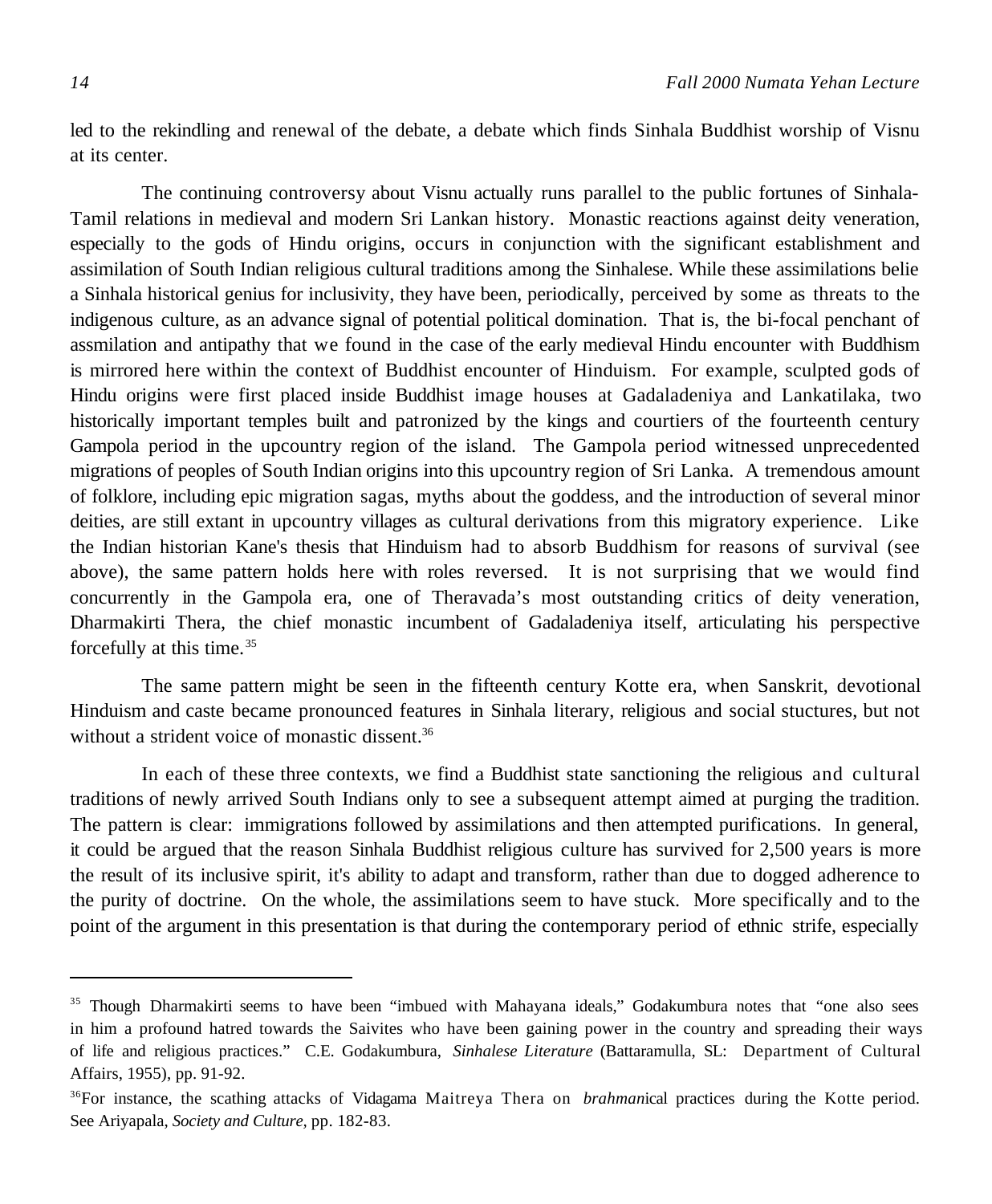since 1983, the old issue of Buddhists worshipping "Hindu" gods has arisen once more. As the civil war has unfolded, Sinhala public fears of potential Tamil political domination, founded or not, are surfacing in reactionary sections of the Sinhala community and being expressed sometimes in a xenophobic fashion.<sup>37</sup>

As the government has tried to broker a peace deal by offering a devolution of power for the minority Tamil community, Sinhala communal and ethnic consciousness has been raised to almost a fever pitch among some sections of the Sinhalese community. There is a fear of being taken over, a fear of external domination.

The contemporary incarnation of the deity veneration issue has been rather dramatically brought to the general public's attention by the monastic and charismatic sometime television personality, Venerable Gangodawila Soma Thera. During the past several years, Ven. Soma has become one of the most popular and highly visible Buddhist monks in Sri Lanka. Ven. Soma also writes his own newspaper column. His criticisms of government policies, and the political dynamics occuring between the government and the opposition party, are often witty and pointed. The rise in his stock has been meteoric as he brought the issue of deity veneration to center stage

In the process, Soma has made many controversial public statements on various issues. He has been continuously outspoken about how Muslims and Tamils do not practice birth control and, as an eventual result, how population demographics will lead to the inevitable domination of these communities over the Sinhalese in Sri Lanka.<sup>38</sup> He has campaigned for the return of Buddhist temple lands distributed by the colonial British to Muslims around the sacred site of Dighavapi in the extreme southeast quadrant of the island, an area that has been for many centuries and remains today predominantly Muslim.<sup>39</sup> He has chided both the government and the opposition for being bankrupt in relation to the *pancasila* (the five cardinal moral principles of Buddhism), especially the policies of taxing alchohol and cigarettes which, he argues, gives the government an interest in promoting these vices.<sup>40</sup>

Soma's position in relation to deity veneration is usually couched first in doctrinal terms in an attempt to establish its veracity among his Buddhist listeners. Then he appeals to ethnic sentiments. Until recently, his fundamental position has been "that the idea of the gods is totally unacceptable to Buddhism."41 But recently he has modified his position to distinguish between Buddhist conceptions and

<sup>37</sup> In the spring of 2000, a new Sinhala political party, Sinhala Urumaya, was founded to protect the interests of the Sinhalese community from being over run by the Tamils, Muslims and Christians. Buddhist monks have been deeply involved in the establishment of this new political party.

<sup>38</sup> Rajpal Abeyanayake, "He Cuts Down Gods, Real and Imagined," *The Sunday Times,* January 17, 1999, p. 5.

<sup>&</sup>lt;sup>39</sup> *Ibid.*, October 10, 1999, p. 6. In this interview, Ven. Soma charges that someone is hiding an inscription by King Saddhatissa which grants these lands to the Sinhalese temple. He says the land grant was last seen in the 1920s and that when it is rediscovered it will prove who really owns those lands.

<sup>40</sup> *Ibid.,* November 14, p. 15.

<sup>41</sup> Ven. Soma, "Reflections...," *The Sunday Times,* November 7, 1999, p. 14.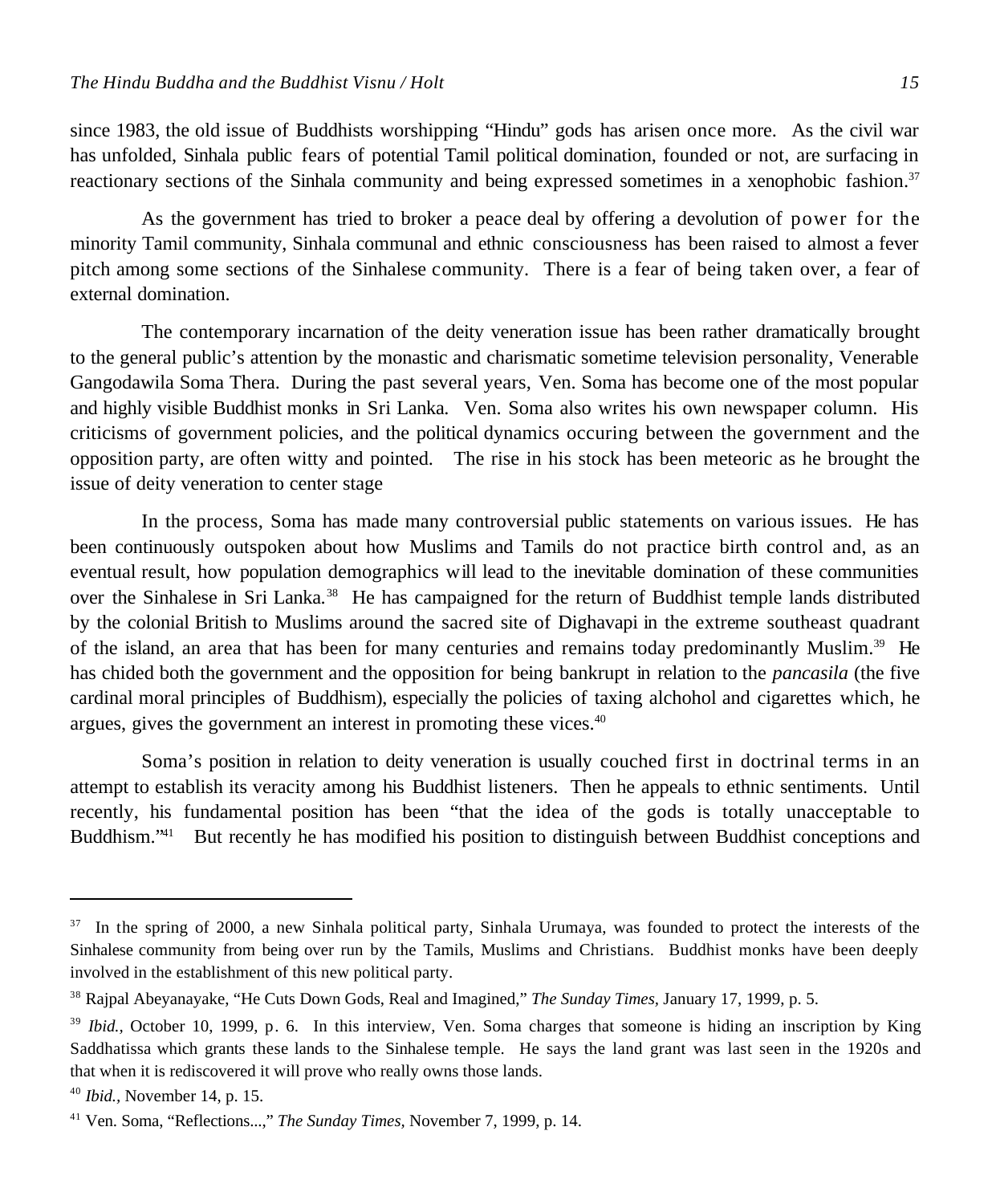those of the other religions. Here is what he has said with my own commentary on Soma's statements interspersed:

Every other religion in the world is founded upon the belief that God created the world, that the world is composed of *nithya* (permanence), *sukha* (happiness) and *athma* (self) and that belief in God will help you.

It almost goes without saying that "every other religion" here is synonymous with Hindu thought.

According to Buddhism, if the gods possess power, that too was gained through *kamma* and can be changed by no being and therefore there was [sic] no powerful being.

The concept of gods in Buddhism teaches that there is no all powerful being. Gods are just another group of beings whose bodies are more beautiful, sensitive and radiant than human beings.

Ven. Soma is doctrinally correct in asserting the primacy of karmic retribution in Buddhist formulations of the gods. Indeed, Visnu gained his *bodhisattva* status on the road to buddhahood because of the perception that he had performed a fantastic number of good deeds to advance to his favorable rebirth as a god. What Soma frequently argues is that people should not depend upon the blessings of gods like Visnu when they are capable of solving their own problems. Indeed, Soma frequently laments that "pure Theravada Buddhism" is not practiced by most people in Sri Lanka. Rather, "what the Buddhists in Sri Lanka practice is a mixture, a concoction of Buddhism, Hinduism and Christianity."<sup>42</sup>

In addition to the self-help doctrine, Ven Soma often attempts to appeal to science and logic in his presentations. References of this nature help him in his personal appeal to an urbanized and educated professional constituency in the capital city of Colombo, a constituency which is quite understandably no longer able to identify very much with the residual traditional religious life of the village. For this group of Sinhalas, Soma has styled himself congenially as the "modern monk" who has emerged from a tradition which has allowed itself to become embarrassedly immersed in superstition.

While Ven. Soma is also virulently anti-Christian and has clashed in a publicly televised debate with a leading Muslim MP and member of the government's cabinet, he and his fellow columnists at the *Sunday Times* newspaper save their most unsavory attacks and outlandish claims for Hindus and Hinduism. In the following piece,<sup>43</sup> the degree of Soma's understanding of the Hindu world view is selfevident. And so his motives as well.

Whenever a great son is born to humankind in India, it's a practice of the Hindus to call him a reincarnation [sic] of Vishnu--it's a tradition. For example, they say Sai Baba is a reincarnation [sic] of Vishnu. Now we know that Sai Baba is not an *avatharaya* (apparition) [sic!] and that he is a good man. . . The Hindus say that the Buddha is a

<sup>42</sup> *Ibid.,* August 22, 1999, p. 13.

<sup>43</sup> *Ibid.*, January 17, 1999, p. 5.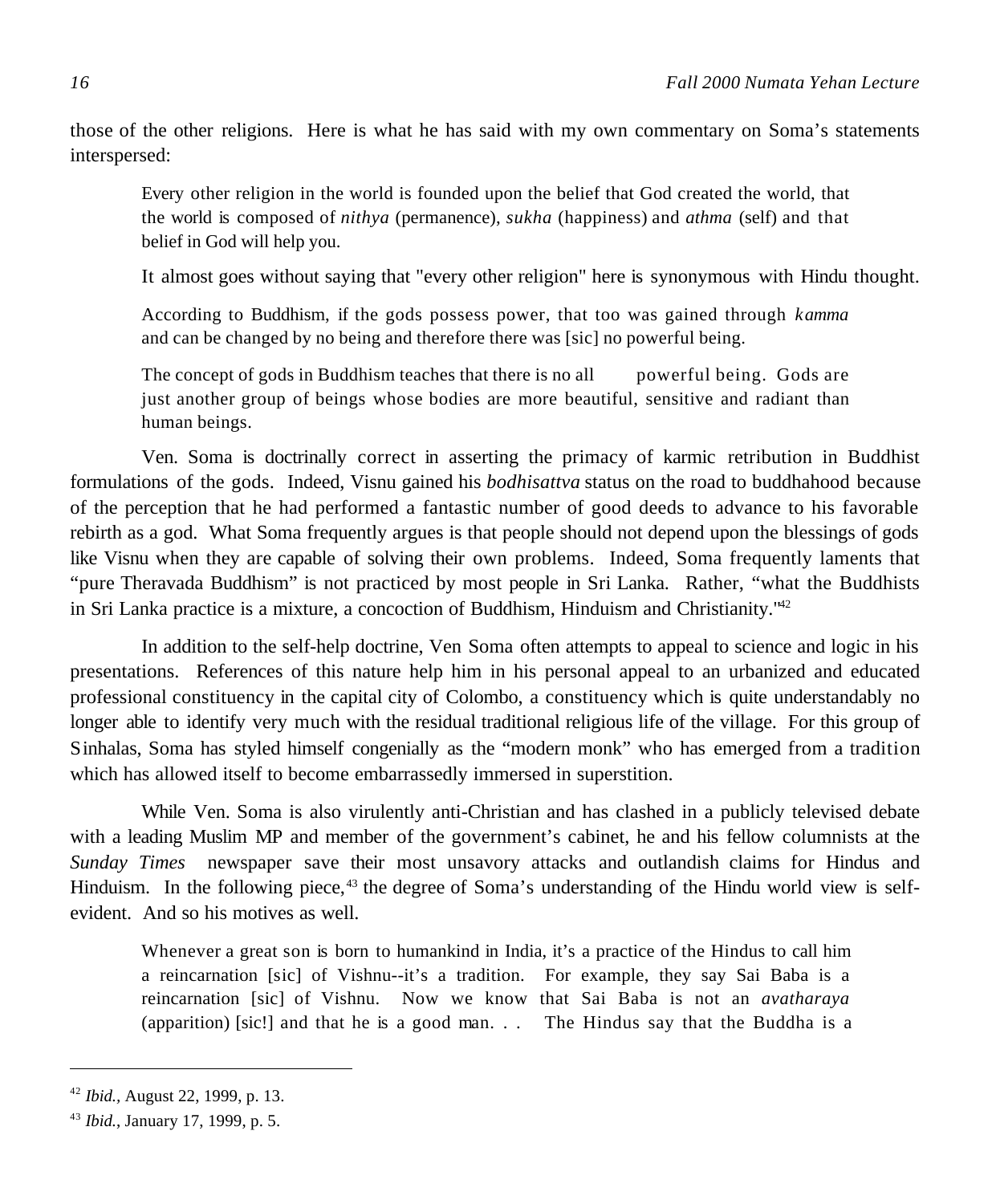reincarnation [sic] of Vishnu. Are we prepared to accept Buddha as a reincarnation [sic] of Vishnu? Not me! I know that the Buddha descended from a clan of Indian kings, he is no apparition or reincarnation. Even Sai Baba, if you touch him nicely, would not feel to the touch as an apparition because he is a good man.

The Hindus know their religion is the polar opposite of Buddhist philosophy. The Buddha says the world is the result of causal phenomena, but the Hindus say Brahma created the world. So they don't try to match their religion with ours. In which case, why do Buddhists try to match Buddhism with theirs?. . .

When a Buddhist worships various imaginary gods [Visnu and Skandha] and other [Buddhistic] gods, he must be suffering from some mental condition! [parenthesis Soma's; brackets completely mine]

The political significance of this final sentence was not lost at the time it was written, for both the leader of the opposition and the current Deputy Ministry of Defense had just engaged in high profile activities in which they had declared that Sri Lanka could benefit from the assistance of the gods Skandha and Visnu respectively.

In early June of 1999, *The Sunday Times* (the independent newspaper that Soma frequently writes for) published a highly polemical expose<sup>44</sup> on plans to build a multi-religious complex, including a Visnu temple, just north of Colombo. Adversarial in strategy, style and substance, the expose identified the Deputy Minister of Defense, the Minister of Buddha Sasana and the President, among others, as backing the project which would require Rs. 600,000,000 (\$8,000,000) to complete.

Grasping at straws and blaming external factors for the war that is raging in Sri Lanka, the two ministers have made the extraordinary request for funds on the advice of some South Indian priests who say that a Vishnu temple in Tiruchirapalli has maleffic effects on Sri Lanka.

But religious elders and businessmen who have been approached for funds feel the scheme is based on some religious belief or some attempt to blame the whole ethnic crisis on supernatural forces instead of facing reality and taking responsibility. . .

This temple, according to these priests, is facing Sri Lanka, thus casting evil effects. They believe it is largely responsible for the turmoil in the country.

The article goes on to state that a large Visnu image will be sea-freighted to Sri Lanka from South India at great expense and that the entire project is "shrouded in secrecy." Much space is then given to solicited reactions from the likes of Roman Catholic bishops, well-known Buddhist prelates and laymen in Colombo, etc., all of whom express their "shock and amazement" at how two cabinet ministers and the country's president could be heading a project based on "mere superstition." Two weeks later, *The Sunday Times* added Ven. Soma's reaction:

<sup>44</sup> Ruth Jansz, "Religious Star Wars," *The Sunday Times,* June 6, 1999.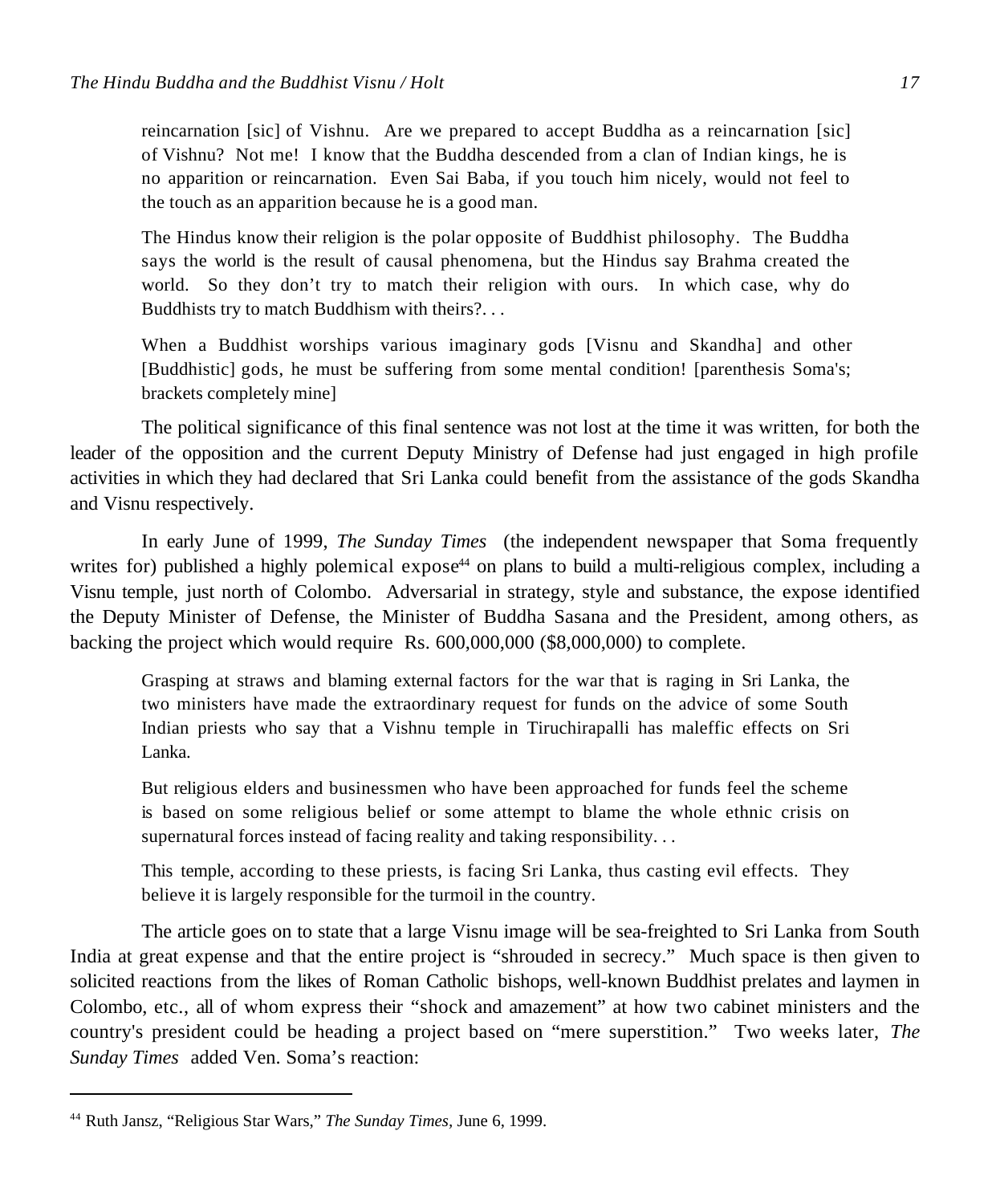It is imbecilic to construct a Hindu Kovil to deflect a curse on this island bestowed on it by Lord Vishnu.<sup>45</sup>

I can not here detail the complicated truth of this matter as I uncovered it through my own interviews except to say that those sponsoring the project see the Visnu problem as one of *darsan,* that is, Visnu's benevolent view from India being blocked (and not one of sorcery), that the *Sunday Times* estimate of the project's cost is ten times its real estimate, and that the basic idea of the project's trustees is to build a multi-religious pilgrimage site containing a Christian church, Muslim mosque, and a Buddhist *vihara* in addition to the Visnu temple. What I uncovered in general has now been confirmed and published by the *India Today* magazine as well. The *Sunday Times* expose was but part of a politically inspired smear campaign.

Perhaps the most vituperative attack upon worshipping the gods, and Visnu in particular, occurred two months later, again in the *Sunday Times,* in a column by Soma's ardent well-wisher and colleague, Kumbakarana. The column was entitled: "Sanctioned by Religion, Killing Goes On."<sup>46</sup> The core paragraph recorded below speaks volumes for itself.

According to a dialogue between Krishna (Vishnu) and Arjuna, the taking of one's life and that of another is endorsed by religious belief. Under the Hindu concept of an unchanging soul transmigrating from life to life, death does not end life, and life does not end with death. Krishna tells Arjuna that there is no sin in taking one's own life. So suicide and killing others is justified by religion. Sections of the Defense authorities who are falling over each other to build Hindu kovils would do well to realize the newest sustenance of the Tiger killers is the Hindu atman concept. With great foresight, the LTTE is publicizing a video which shows Black Tigers performing Visnu pujas before their departure to kill their targets and themselves. The Christian missionaries supporting the LTTE and propogating their religion will soon meet the reincarnation of Vishnu, in the Wanni and the East.

Such a gross distortion of the *Bhagavad Gita*'s teachings and the diabolical equation of Visnu with the Tamil militant leader Vellupillai Prabhakaran are symptomatic of the inflammatory rhetoric fueling the ethnic crisis in Sri Lanka today. It also explicitly exposes why Sinhala Buddhists are being advised not to worship Visnu. For Visnu is now made to be seen as an element of the threatening alien Tamil Hindu force. He is seen as a god of the enemy.

Thus, the contemporary Sri Lankan controversy about worshipping the gods, Visnu in particular, is but the most recent manifestation of an enduring issue within the history of Buddhist religion. In the abstract, the problem would appear to be a classic doctrinal debate between those claiming purity in adherence to the Buddha's "original" teachings, and those who have assimilated popular aspects of South Asian religious culture. But as I have tried to demonstrate, abstract analyses, without benefit of historical analysis, can be incomplete if one is trying to ascertain what is driving the issue at hand. This

<sup>45</sup> Rajpal Abeynayake, "TV Demi-God and the Star-Crossed Leaders,"*The Sunday Times,* June 20, p. 14.

<sup>46</sup> *The Sunday Times,* August 15, 1999, p. 15.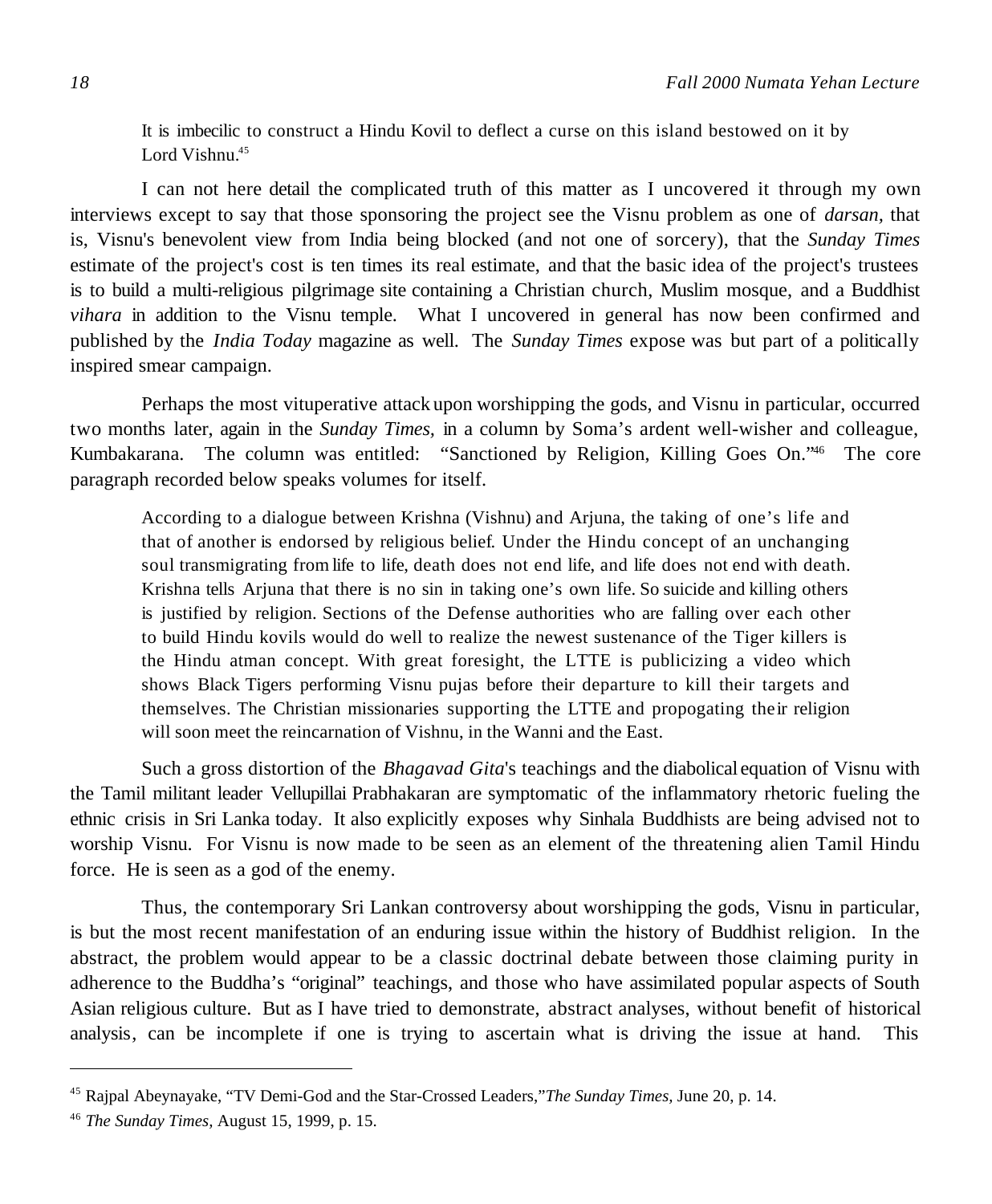contemporary manifestation is driven by an ethos of exclusivity among some sections of the Sinhala Buddhist community, a section which has been made to believe its veritable future is under siege. It is less concerned about doctrine than it is with political and economic survival. That is, the catalyst for the current controversy is based on fears, real or not, experienced by a largely urban, educated, middle-class and "modern" segment of the Sinhala Buddhist community: precisely those who are the ardent supporters and share the religio-political views of Ven. Soma, the monastic leader who has argued that there is no sense in negotiating a settlement to the ethnic conflict. The only alternative is to fight a war to exterminate the enemy.

This ethos of exclusivity, a type of ethnic cleansing, embraced by this section of the Sinhala Buddhist community is not, however, indicative of the Sinhala community's views in general. Over several months of field work at Visnu *devalaya*s in Sri Lanka, I directly asked scores of *kapurala*s or shrine priests and lay devotees for their reactions to Ven. Soma's views regarding the worship of gods, especially Visnu, in Buddhism. Responses to Ven. Soma's position were uniformally very personal in character and varied from the polite to the agitated. Most said that worshipping the gods was a matter of personal religious discretion, part of the heritage of Sinhala religious culture, or that Lord Visnu protected the Buddhist *sasana*.More extreme responses included charges that Ven. Soma was a liar, really a Catholic sent to destroy Buddhism, and was not aware of the damage he was doing to Buddhism. These last were among the more visceral reactions. But perhaps the most thoughtful response was given by a *kapurala* at the Visnu *devalaya* in Kandy who said: "Ven. Soma doesn't have a wife. He doesn't have children. So he doesn't have family. He doesn't have property to look after, doesn't need to worry about his food and seems to be in good health. If Ven. Soma had any of these problems, like the people who come to this *devalaya*, he would also come to worship Visnu Deviyo and to seek his help."

While I have tried to make the case that the recent attack on the practise of Buddhists worshipping the gods has been driven by an ethos of exclusivity bred by ethnic and class consciousness, the *kapurala*'s response gives an existential clue as to why Sinhala Buddhists worship the gods. They don't seem to do it for ethnic or political-economic reasons, yet these are the real reasons that they are being asked to stop. Rather, most of them do it to express some hope that the current existential problems they encounter might be recognized by someone, and that some compassionate force in the cosmos will respond to their entreaties for help. Ven. Soma persuasively argues that people ought to solve their own problems rather than laying them at the altar of gods. What he may have overlooked, and perhaps his monastic ancestors overlooked this to in earlier centuries, is that some people may not be in a position to solve their problems by themselves in rational, disciplined and "scientific" ways. In many circumstances, they may feel helpless to change their conditions. So they appeal to Visnu. Here are two examples of appeals for divine protection and assistance which indicate why the gods continue to have appeal among Sinhala Buddhists.

Many people making *puja*s in *devalaya*s are seeking justice of one sort or another. It may be that neighbors are stealing coconuts, someone is practicing sorcery against them, or that a more powerful land owner has filed a court case against them. Any one living in Sri Lanka today knows that the police,